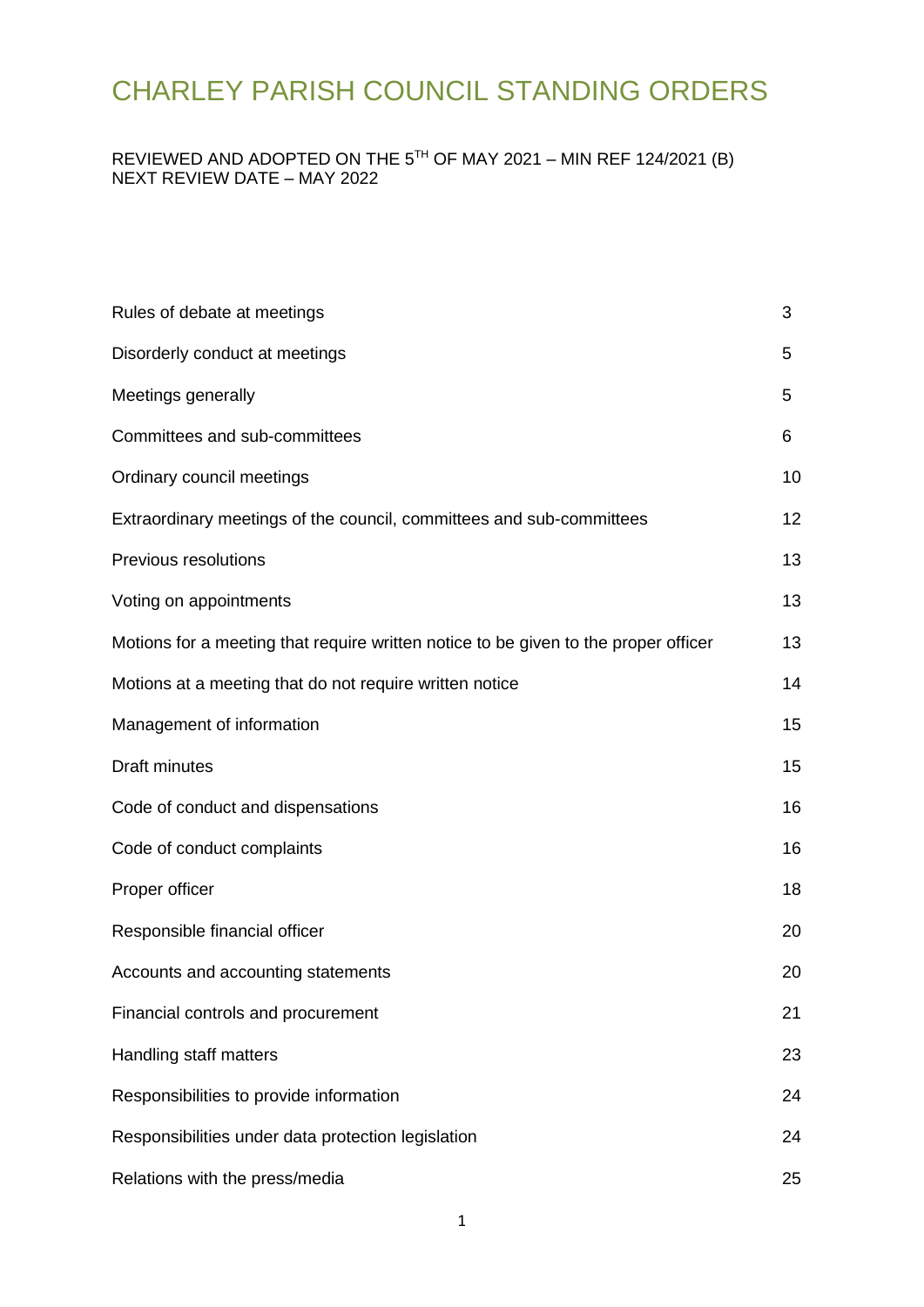| Execution and sealing of legal deeds                            | 25  |
|-----------------------------------------------------------------|-----|
| Communicating with county borough or county council councillors | 26. |
| Restrictions on councillor activities                           | 26. |
| Standing orders generally                                       | 26. |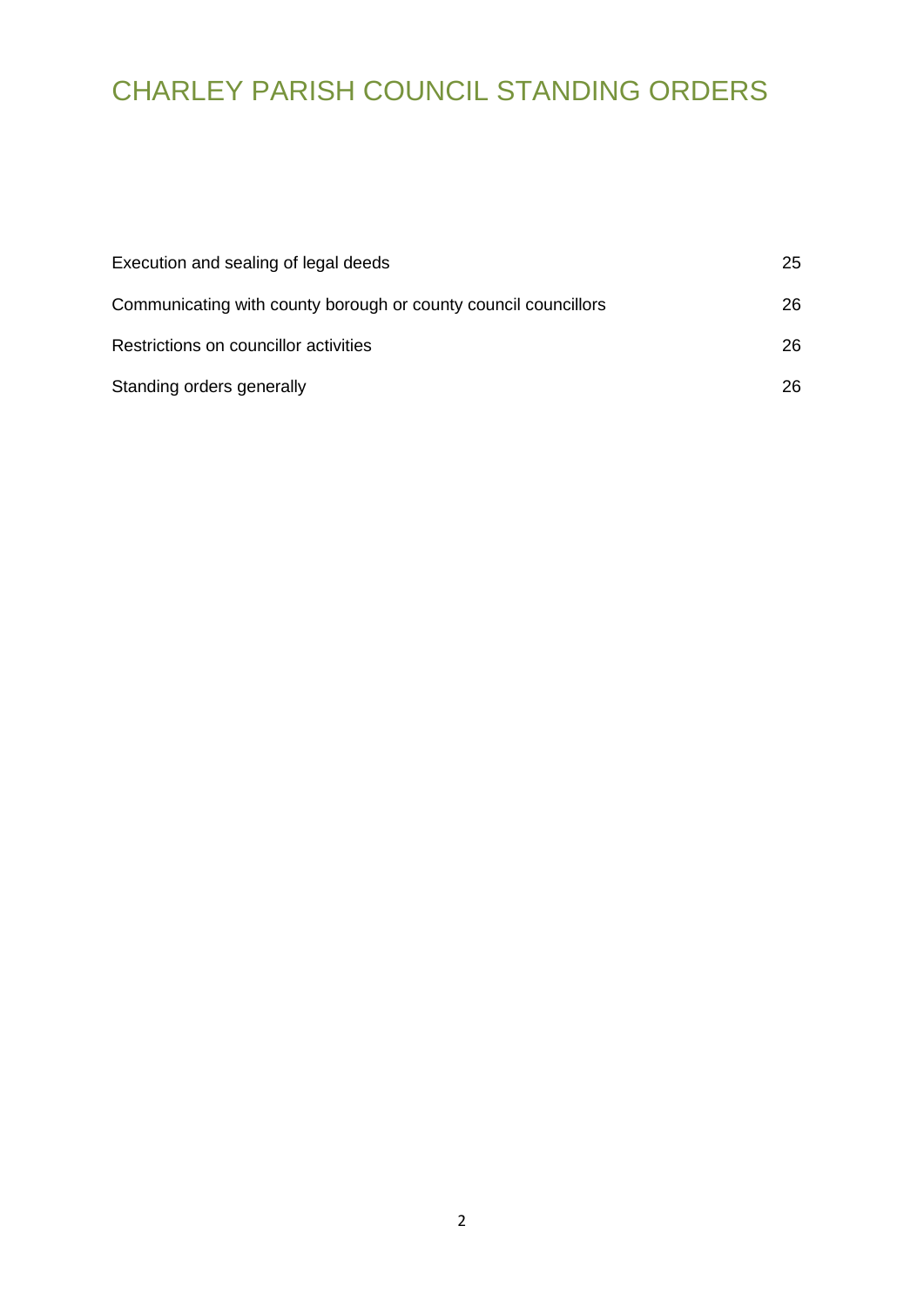#### <span id="page-2-0"></span>**1. Rules of debate at meetings**

- a) Motions on the agenda shall be considered in the order that they appear unless the order is changed at the discretion of the chairman of the meeting.
- b) A motion (including an amendment) shall not be progressed unless it has been moved and seconded.
- c) A motion on the agenda that is not moved by its proposer may be treated by the chairman of the meeting as withdrawn.
- d) If a motion (including an amendment) has been seconded, it may be withdrawn by the proposer only with the consent of the seconder and the meeting.
- e) An amendment is a proposal to remove or add words to a motion. It shall not negate the motion.
- f) If an amendment to the original motion is carried, the original motion (as amended) becomes the substantive motion upon which further amendment(s) may be moved.
- g) An amendment shall not be considered unless early verbal notice of it is given at the meeting and, if requested by the chairman of the meeting, is expressed in writing to the chairman.
- h) A councillor may move an amendment to his own motion if agreed by the meeting. If a motion has already been seconded, the amendment shall be with the consent of the seconder and the meeting.
- i) If there is more than one amendment to an original or substantive motion, the amendments shall be moved in the order directed by the chairman of the meeting.
- j) Subject to standing order 1(k), only one amendment shall be moved and debated at a time, the order of which shall be directed by the chairman of the meeting.
- k) One or more amendments may be discussed together if the chairman of the meeting considers this expedient but each amendment shall be voted upon separately.
- l) A councillor may not move more than one amendment to an original or substantive motion.
- m) The mover of an amendment has no right of reply at the end of debate on it.
- n) Where a series of amendments to an original motion are carried, the mover of the original motion shall have a right of reply either at the end of debate on the first amendment or at the very end of debate on the final substantive motion immediately before it is put to the vote.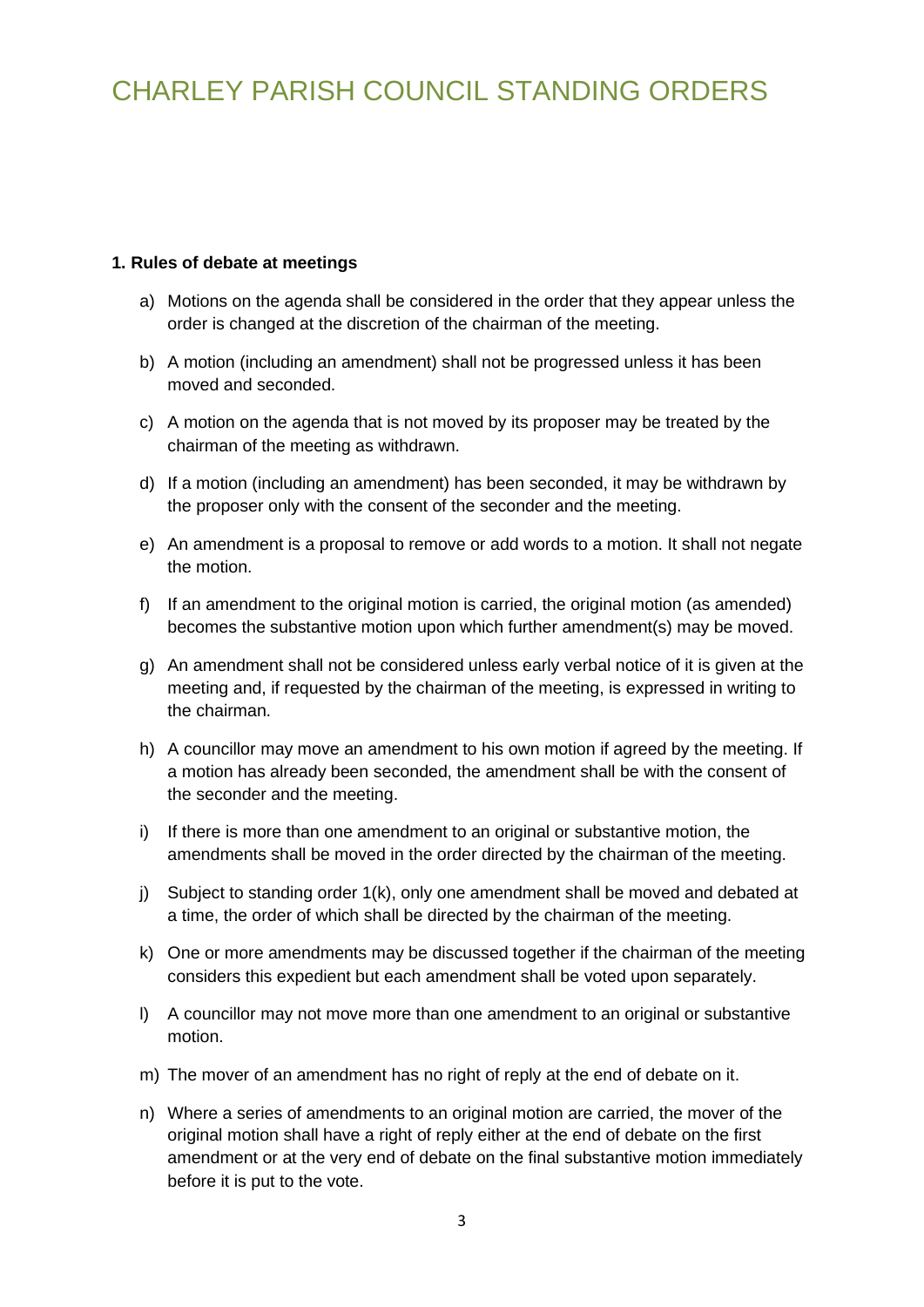- o) Unless permitted by the chairman of the meeting, a councillor may speak once in the debate on a motion except:
	- i. to speak on an amendment moved by another councillor;
	- ii. to move or speak on another amendment if the motion has been amended since he last spoke;
	- iii. to make a point of order;
	- iv. to give a personal explanation; or
	- v. to exercise a right of reply.
- p) During the debate on a motion, a councillor may interrupt only on a point of order or a personal explanation and the councillor who was interrupted shall stop speaking. A councillor raising a point of order shall identify the standing order which he considers has been breached or specify the other irregularity in the proceedings of the meeting he is concerned by.
- q) A point of order shall be decided by the chairman of the meeting and his decision shall be final.
- r) When a motion is under debate, no other motion shall be moved except:
	- i. to amend the motion;
	- ii. to proceed to the next business;
	- iii. to adjourn the debate;
	- iv. to put the motion to a vote;
	- v. to ask a person to be no longer heard or to leave the meeting;
	- vi. to refer a motion to a committee or sub-committee for consideration;
	- vii. to exclude the public and press;
	- viii. to adjourn the meeting; or
	- ix. to suspend particular standing order(s) excepting those which reflect mandatory statutory or legal requirements.
- s) Before an original or substantive motion is put to the vote, the chairman of the meeting shall be satisfied that the motion has been sufficiently debated and that the mover of the motion under debate has exercised or waived his right of reply.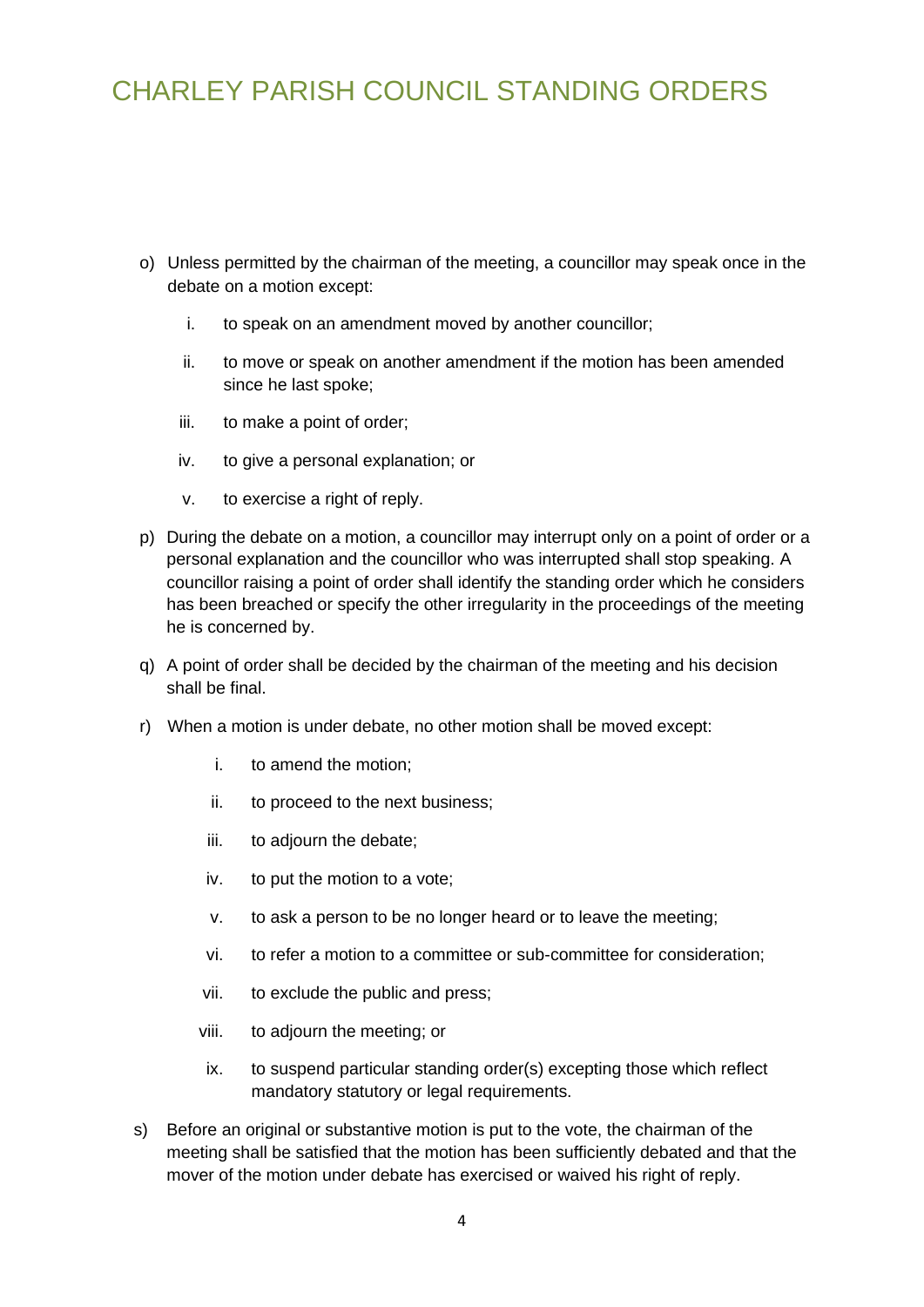t) Excluding motions moved understanding order 1(r), the contributions or speeches by a councillor shall relate only to the motion under discussion and shall not exceed 10 minutes without the consent of the chairman of the meeting.

#### **2. Disorderly conduct at meetings**

- <span id="page-4-0"></span>a) No person shall obstruct the transaction of business at a meeting or behave offensively or improperly. If this standing order is ignored, the chairman of the meeting shall request such person(s) to moderate or improve their conduct.
- b) If person(s) disregard the request of the chairman of the meeting to moderate or improve their conduct, any councillor or the chairman of the meeting may move that the person be no longer heard or be excluded from the meeting. The motion, if seconded, shall be put to the vote without discussion.
- <span id="page-4-1"></span>c) If a resolution made under standing order 2(b) is ignored, the chairman of the meeting may take further reasonable steps to restore order or to progress the meeting. This may include temporarily suspending or closing the meeting.

#### **3. Meetings generally**

- Full Council meetings
- Committee meetings
- Sub-committee meetings
	- a) **Meetings shall not take place in premises which at the time of the meeting are used for the supply of alcohol, unless no other premises are available free of charge or at a reasonable cost.**
	- b) **The minimum three clear days for notice of a meeting does not include the day on which notice was issued, the day of the meeting, a Sunday, a day of the Christmas break, a day of the Easter break or of a bank holiday or a day appointed for public thanksgiving or mourning.**
	- c) **The minimum three clear days' public notice for a meeting does not include the day on which the notice was issued or the day of the meeting unless the meeting is convened at shorter notice** OR The minimum three clear days' public notice of a meeting does not include the day on which the notice was issued or the day of the meeting.
	- d) ●● **Meetings shall be open to the public unless their presence is prejudicial to the public interest by reason of the confidential nature of the business to be transacted or for other special reasons. The public's exclusion from part or all**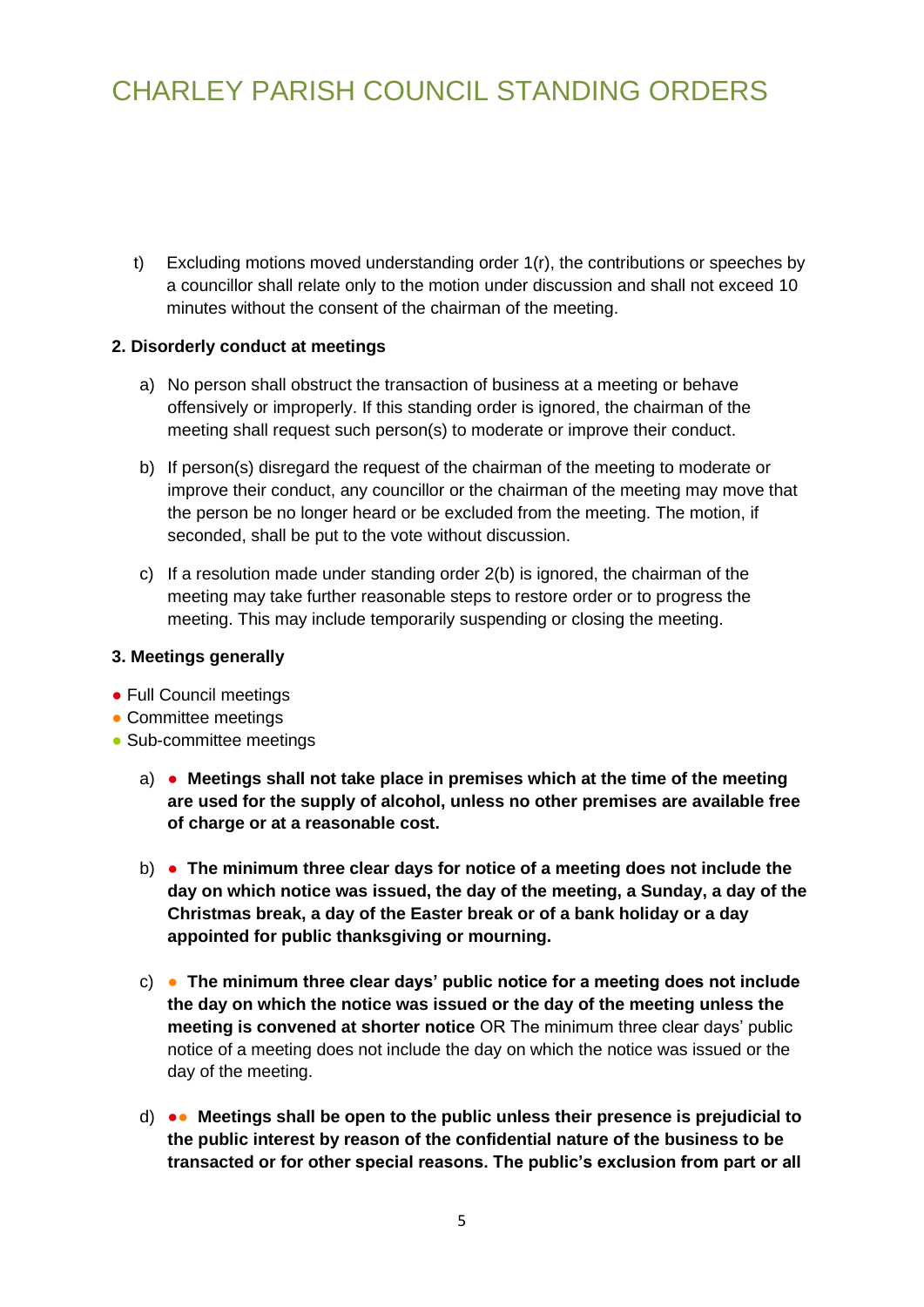**of a meeting shall be by a resolution which shall give reasons for the public's exclusion.**

- e) Members of the public may make representations, answer questions and give evidence at a meeting which they are entitled to attend in respect of the business on the agenda.
- f) The period of time designated for public participation at a meeting in accordance with standing order 3(e) shall not exceed 15 minutes unless directed by the chairman of the meeting.
- g) Subject to standing order 3(f), a member of the public shall not speak for more than 10 minutes.
- h) In accordance with standing order 3(e), a question shall not require a response at the meeting nor start a debate on the question. The chairman of the meeting may direct that a written or oral response be given.
- i) [A person shall stand when requesting to speak and when speaking (except when a person has a disability or is likely to suffer discomfort) OR A person shall raise his hand when requesting to speak and stand when speaking (except when a person has a disability or is likely to suffer discomfort). The chairman of the meeting may at any time permit a person to be seated when speaking.
- j) A person who speaks at a meeting shall direct his comments to the chairman of the meeting.
- <span id="page-5-0"></span>k) Only one person is permitted to speak at a time. If more than one person wants to speak, the chairman of the meeting shall direct the order of speaking.
- l) ●● **Subject to standing order 3(m), a person who attends a meeting is permitted to report on the meeting whilst the meeting is open to the public. To "report" means to film, photograph, make an audio recording of meeting proceedings, use any other means for enabling persons not present to see or hear the meeting as it takes place or later or to report or to provide oral or written commentary about the meeting so that the report or commentary is available as the meeting takes place or later to persons not present.**
- m) ●● **A person present at a meeting may not provide an oral report or oral commentary about a meeting as it takes place without permission.**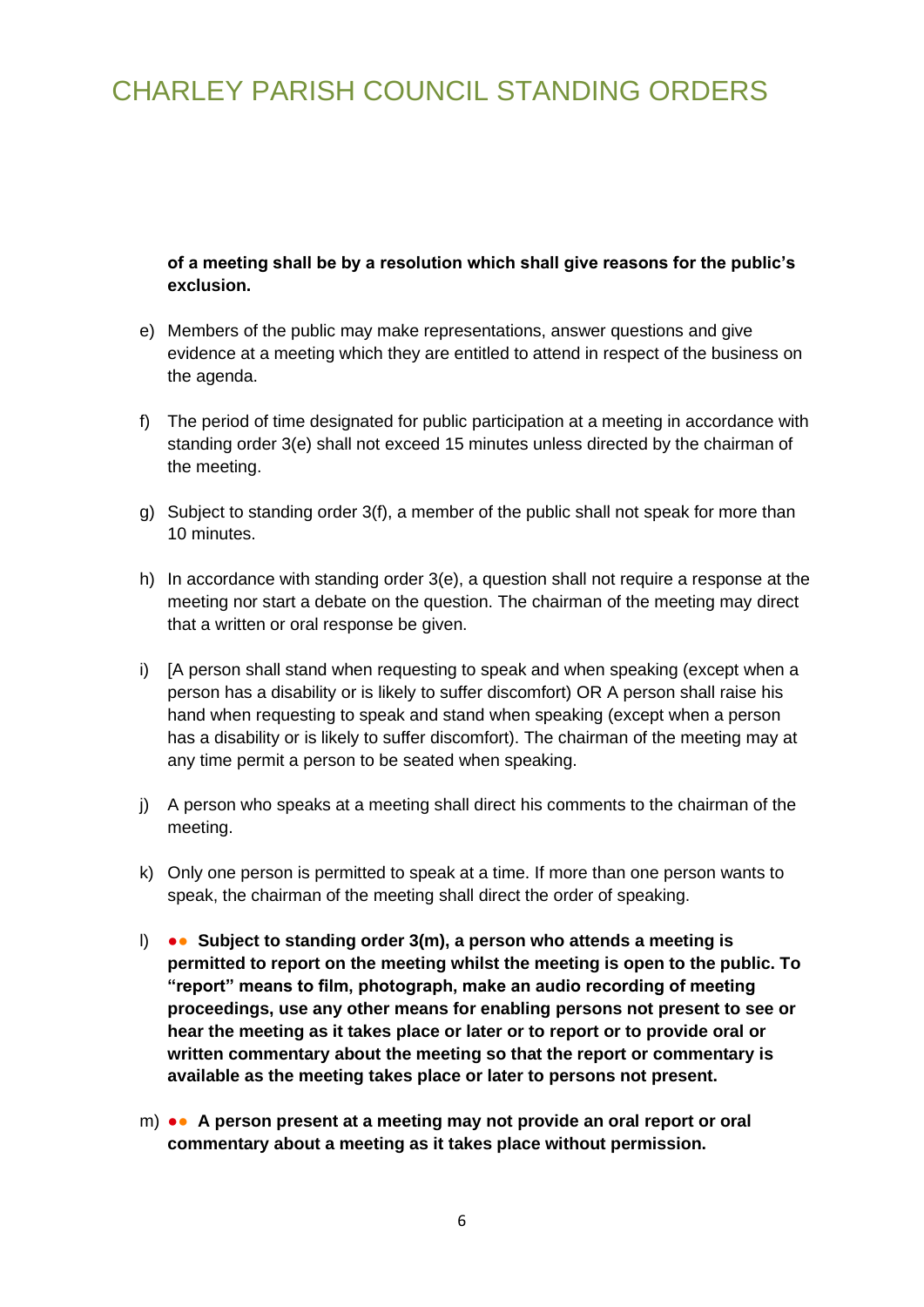- n) ●● **The press shall be provided with reasonable facilities for the taking of their report of all or part of a meeting at which they are entitled to be present.**
- o) **Subject to standing orders which indicate otherwise, anything authorised or required to be done by, to or before the Chairman of the Council may in his absence be done by, to or before the Vice-Chairman of the Council (if there is one).**
- p) **The Chairman of the Council, if present, shall preside at a meeting. If the Chairman is absent from a meeting, the Vice-Chairman of the Council (if there is one) if present, shall preside. If both the Chairman and the Vice-Chairman are absent from a meeting, a councillor as chosen by the councillors present at the meeting shall preside at the meeting.**
- q) ●●● **Subject to a meeting being quorate, all questions at a meeting shall be decided by a majority of the councillors and non-councillors with voting rights present and voting.**
- r) ●●● **The chairman of a meeting may give an original vote on any matter put to the vote, and in the case of an equality of votes may exercise his casting vote whether or not he gave an original vote.** *See standing orders 5(h) and (i) for the different rules that apply in the election of the Chairman of the Council at the annual meeting of the Council.*
- s) **Unless standing orders provide otherwise, voting on a question shall be by a show of hands. At the request of a councillor, the voting on any question shall be recorded so as to show whether each councillor present and voting gave his vote for or against that question.** Such a request shall be made before moving on to the next item of business on the agenda.
- t) The minutes of a meeting shall include an accurate record of the following:
	- i. the time and place of the meeting;
	- ii. the names of councillors who are present and the names of councillors who are absent;
	- iii. interests that have been declared by councillors and non-councillors with voting rights;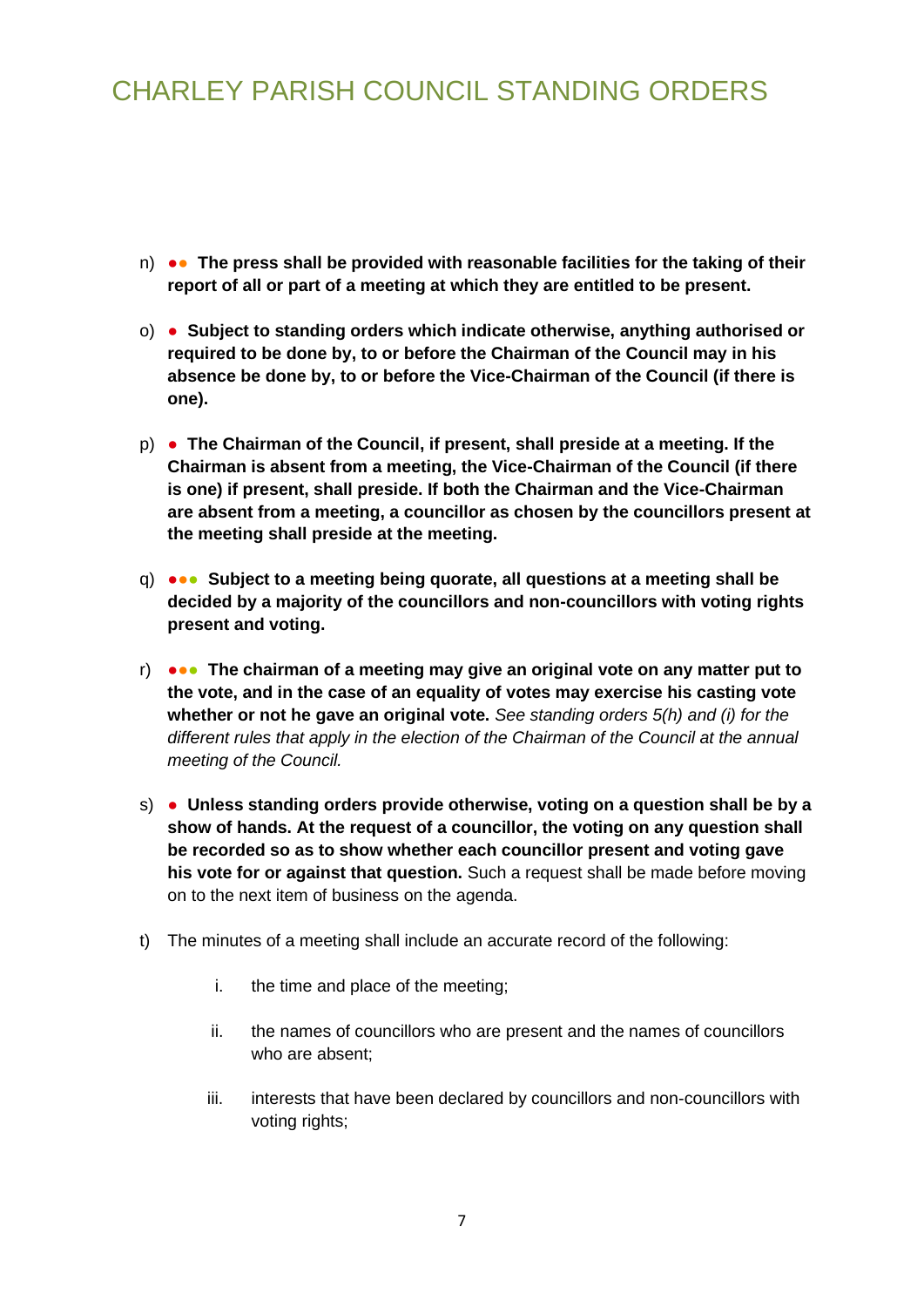- iv. the grant of dispensations (if any) to councillors and non-councillors with voting rights;
- v. whether a councillor or non-councillor with voting rights left the meeting when matters that they held interests in were being considered;
- vi. if there was a public participation session; and
- vii. the resolutions made.
- u) ●●● **A councillor or a non-councillor with voting rights who has a disclosable pecuniary interest or another interest as set out in the Council's code of conduct in a matter being considered at a meeting is subject to statutory limitations or restrictions under the code on his right to participate and vote on that matter.**
- v) **No business may be transacted at a meeting unless at least one-third of the whole number of members of the Council are present and in no case shall the quorum of a meeting be less than three.** *See standing order 4d(viii) for the quorum of a committee or sub-committee meeting.*
- w) **●●●** If a meeting is or becomes inquorate no business shall be transacted and the meeting shall be closed. The business on the agenda for the meeting shall be adjourned to another meeting.
- x) A meeting shall not exceed a period of 2 hours.

#### **4. Committees and sub-committees**

- a) **Unless the Council determines otherwise, a committee may appoint a subcommittee whose terms of reference and members shall be determined by the committee.**
- b) **The members of a committee may include non-councillors unless it is a committee which regulates and controls the finances of the Council.**
- c) **Unless the Council determines otherwise, all the members of an advisory committee and a sub-committee of the advisory committee may be noncouncillors.**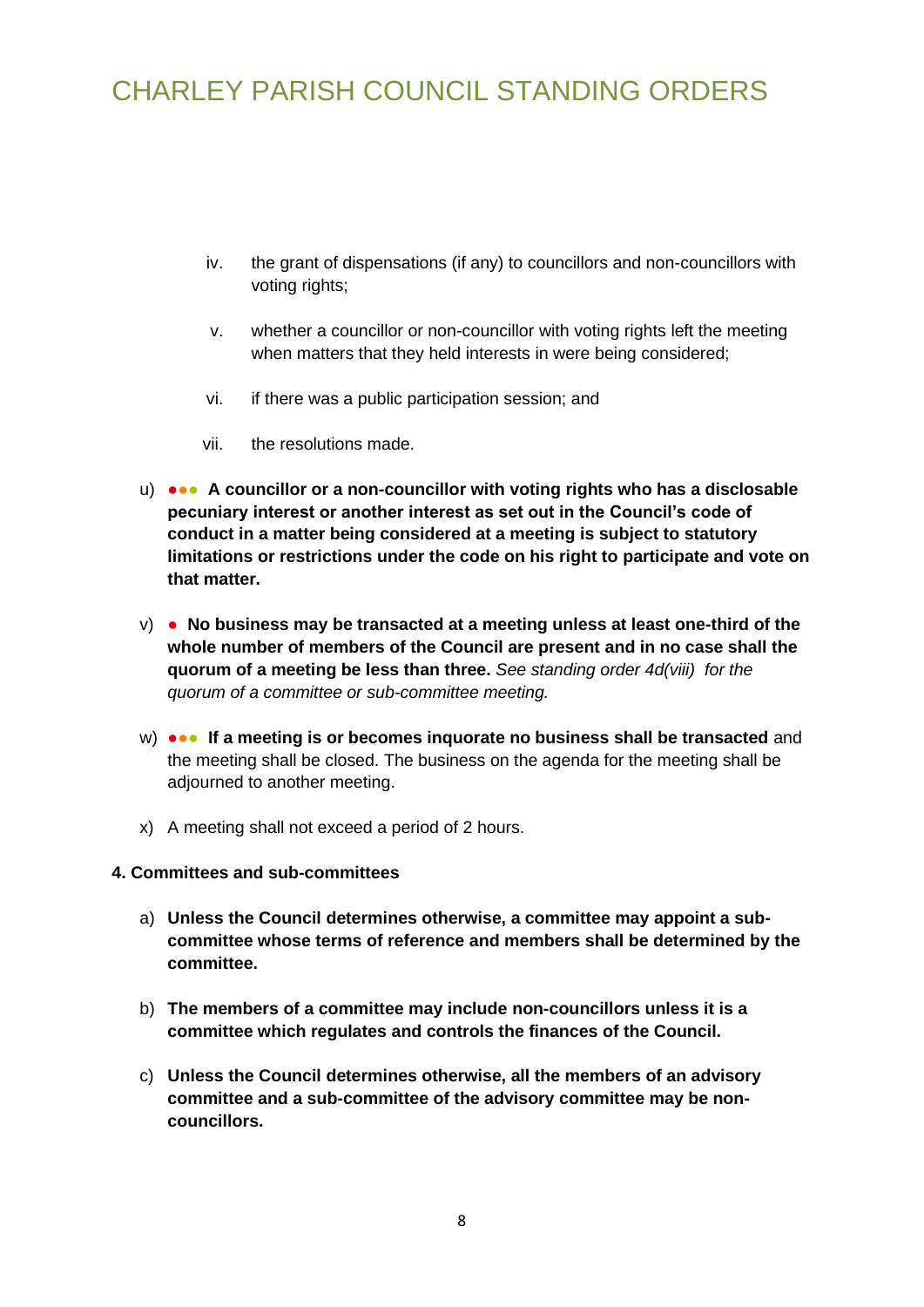- <span id="page-8-0"></span>d) The Council may appoint standing committees or other committees as may be necessary, and:
	- i. shall determine their terms of reference;
	- ii. shall determine the number and time of the ordinary meetings of a standing committee up until the date of the next annual meeting of the Council;
	- iii. shall permit a committee, other than in respect of the ordinary meetings of a committee, to determine the number and time of its meetings;
	- iv. shall, subject to standing orders 4(b) and (c), appoint and determine the terms of office of members of such a committee;
	- v. may, subject to standing orders 4(b) and (c), appoint and determine the terms of office of the substitute members to a committee whose role is to replace the ordinary members at a meeting of a committee if the ordinary members of the committee confirm to the Proper Officer () days before the meeting that they are unable to attend;
	- vi. shall, after it has appointed the members of a standing committee, appoint the chairman of the standing committee;
	- vii. shall permit a committee other than a standing committee, to appoint its own chairman at the first meeting of the committee;
	- viii. shall determine the place, notice requirements and quorum for a meeting of a committee and a sub-committee which, in both cases, shall be no less than three;
		- ix. shall determine if the public may participate at a meeting of a committee;
		- x. shall determine if the public and press are permitted to attend the meetings of a sub-committee and also the advance public notice requirements, if any, required for the meetings of a sub-committee;
	- xi. shall determine if the public may participate at a meeting of a subcommittee that they are permitted to attend; and
	- xii. may dissolve a committee or a sub-committee.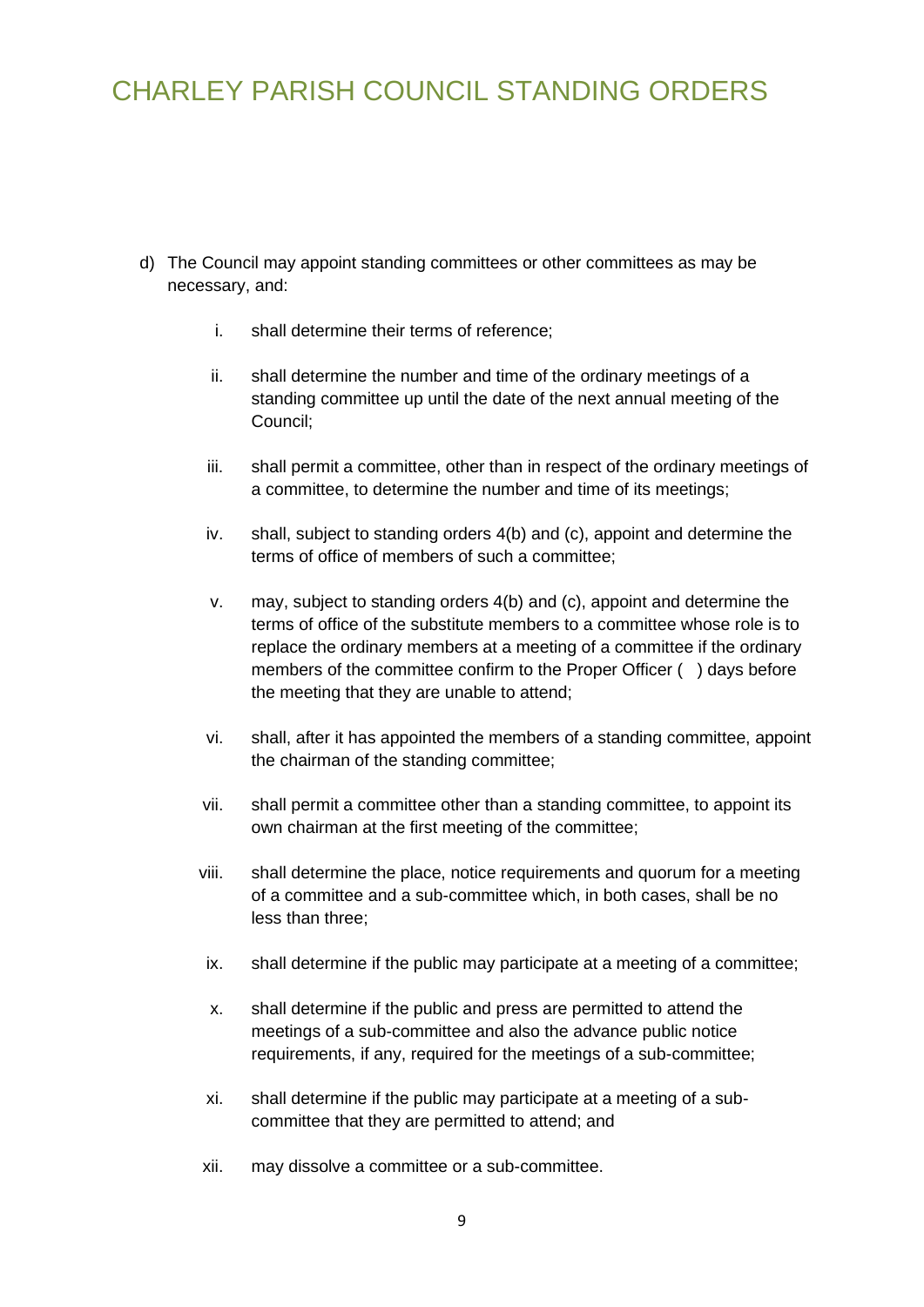### **5. Ordinary council meetings**

- a) **In an election year, the annual meeting of the Council shall be held on or within 14 days following the day on which the councillors elected take office.**
- b) **In a year which is not an election year, the annual meeting of the Council shall be held on such day in May as the Council decides.**
- c) **If no other time is fixed, the annual meeting of the Council shall take place at 6pm.**
- d) **In addition to the annual meeting of the Council, any number of other ordinary meetings may be held in each year on such dates and times as the Council decides.**
- e) **The first business conducted at the annual meeting of the Council shall be the election of the Chairman and Vice-Chairman of the Council.**
- f) **The Chairman of the Council, unless he has resigned or becomes disqualified, shall continue in office and preside at the annual meeting until his successor is elected at the next annual meeting of the Council.**
- g) **The Vice-Chairman of the Council if there is one, unless he resigns or becomes disqualified, shall hold office until immediately after the election of the Chairman of the Council at the next annual meeting of the Council.**
- h) **In an election year, if the current Chairman of the Council has not been reelected as a member of the Council, he shall preside at the annual meeting until a successor Chairman of the Council has been elected. The current Chairman of the Council shall not have an original vote in respect of the election of the new Chairman of the Council but shall give a casting vote in the case of an equality of votes.**
- i) **In an election year, if the current Chairman of the Council has been re-elected as a member of the Council, he shall preside at the annual meeting until a new Chairman of the Council has been elected. He may exercise an original vote in respect of the election of the new Chairman of the Council and shall give a casting vote in the case of an equality of votes.**
- j) Following the election of the Chairman of the Council and Vice-Chairman of the Council at the annual meeting, the business shall include: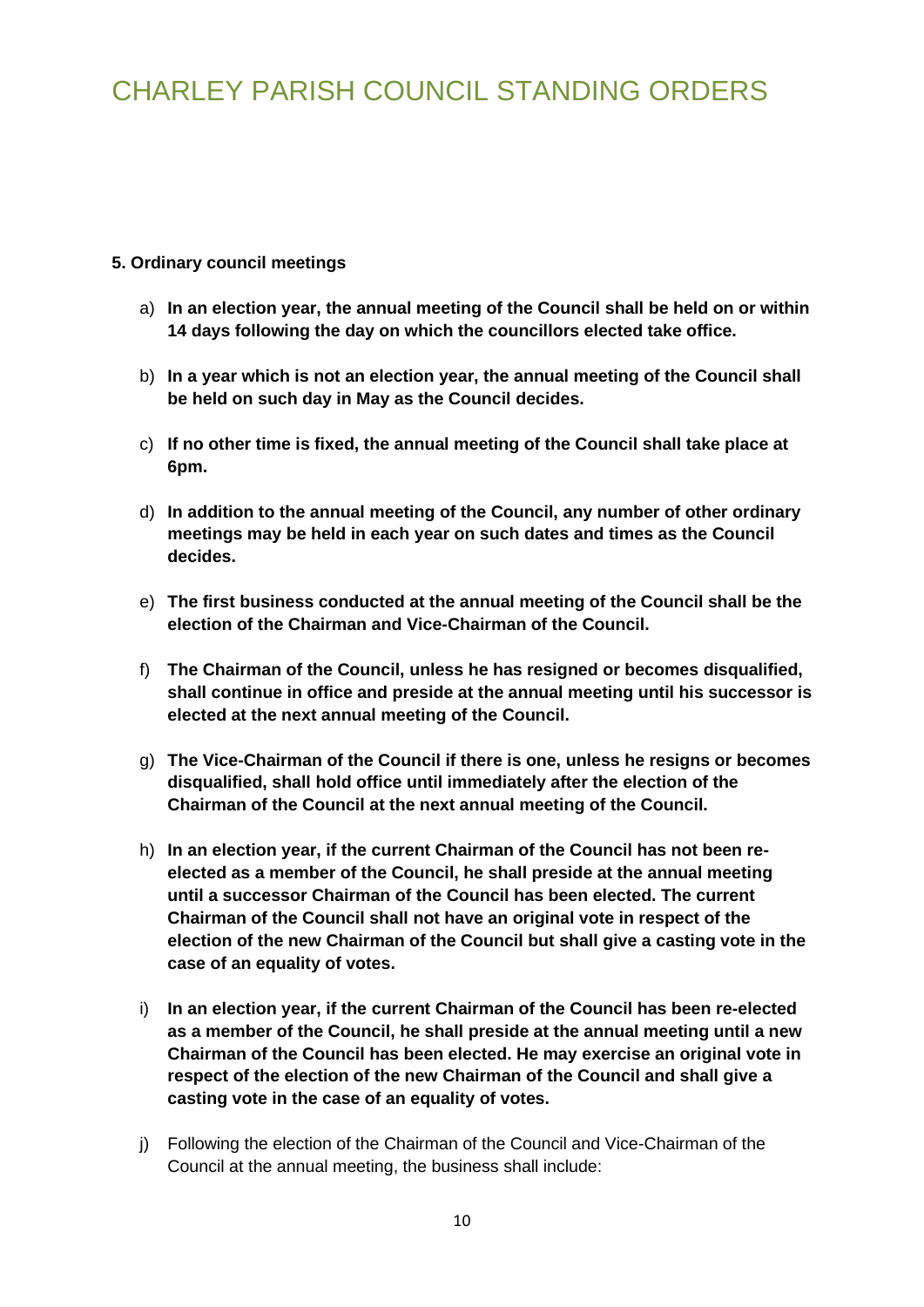- i. **In an election year, delivery by the Chairman of the Council and councillors of their acceptance of office forms unless the Council resolves for this to be done at a later date. In a year which is not an election year, delivery by the Chairman of the Council of his acceptance of office form unless the Council resolves for this to be done at a later date;**
- ii. Confirmation of the accuracy of the minutes of the last meeting of the Council;
- iii. Receipt of the minutes of the last meeting of a committee;
- iv. Consideration of the recommendations made by a committee;
- v. Review of delegation arrangements to committees, sub-committees, staff and other local authorities;
- vi. Review of the terms of reference for committees;
- vii. Appointment of members to existing committees;
- viii. Appointment of any new committees in accordance with standing order 4;
- ix. Review and adoption of appropriate standing orders and financial regulations;
- x. Review of arrangements (including legal agreements) with other local authorities, not-for-profit bodies and businesses;
- xi. Review of representation on or work with external bodies and arrangements for reporting back;
- xii. In an election year, to make arrangements with a view to the Council becoming eligible to exercise the general power of competence in the future;
- xiii. Review of inventory of land and other assets including buildings and office equipment;
- xiv. Confirmation of arrangements for insurance cover in respect of all insurable risks;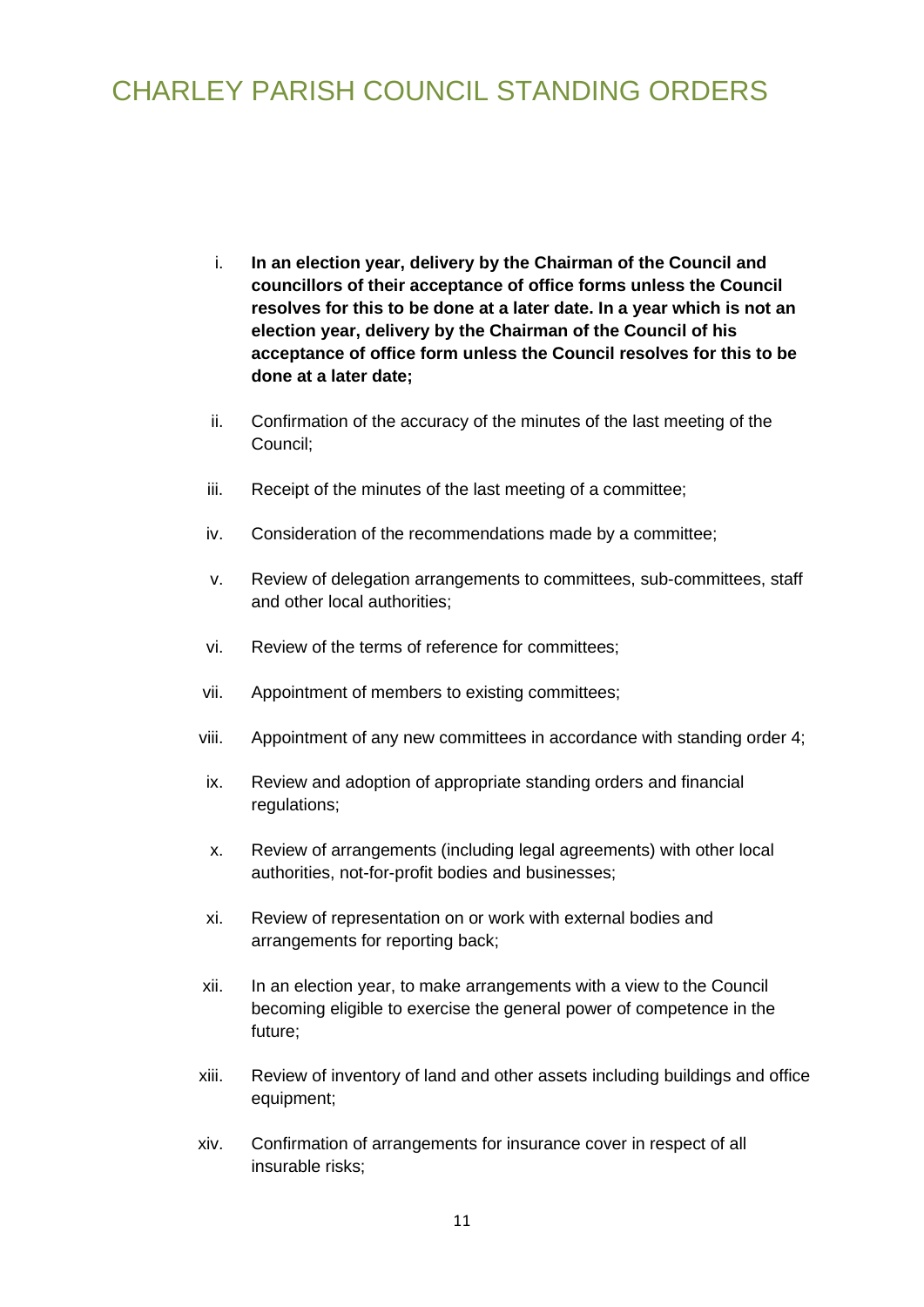- xv. Review of the Council's and/or staff subscriptions to other bodies;
- xvi. Review of the Council's complaints procedure;
- xvii. Review of the Council's policies, procedures and practices in respect of its obligations under freedom of information and data protection legislation (*see also standing orders 11, 20 and 21*);
- xviii. Review of the Council's policy for dealing with the press/media;
- xix. Review of the Council's employment policies and procedures;
- xx. Review of the Council's expenditure incurred under s.137 of the Local Government Act 1972 or the power of well-being.
- <span id="page-11-0"></span>xxi. Determining the time and place of ordinary meetings of the Council up to and including the next annual meeting of the Council.

#### **6. Extraordinary meetings of the council, committees and sub-committees**

- a) **The Chairman of the Council may convene an extraordinary meeting of the Council at any time.**
- b) **If the Chairman of the Council does not call an extraordinary meeting of the Council within seven days of having been requested in writing to do so by two councillors, any two councillors may convene an extraordinary meeting of the Council. The public notice giving the time, place and agenda for such a meeting shall be signed by the two councillors.**
- c) The chairman of a committee may convene an extraordinary meeting of the committee at any time.
- <span id="page-11-1"></span>d) If the chairman of a committee does not call an extraordinary meeting within 7 days of having been requested to do so by 2 members of the committee, any 2 members of the committee may convene an extraordinary meeting of the committee.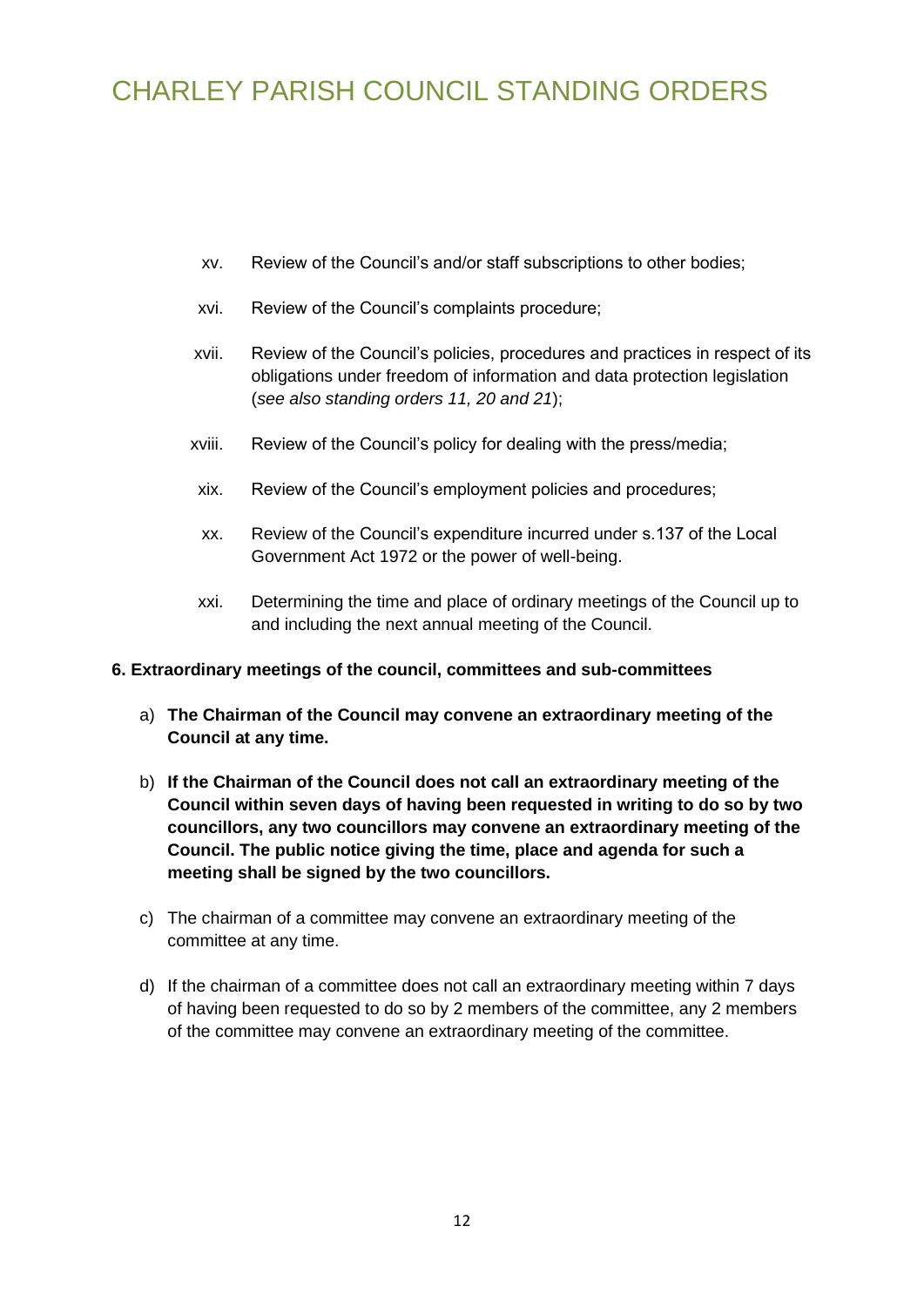### **7. Previous resolutions**

- a) A resolution shall not be reversed within six months except either by a special motion, which requires written notice by at least 2 councillors to be given to the Proper Officer in accordance with standing order 9, or by a motion moved in pursuance of the recommendation of a committee or a sub-committee.
- <span id="page-12-0"></span>b) When a motion moved pursuant to standing order 7(a) has been disposed of, no similar motion may be moved for a further six months.

### **8. Voting on appointments**

a) Where more than two persons have been nominated for a position to be filled by the Council and none of those persons has received an absolute majority of votes in their favour, the name of the person having the least number of votes shall be struck off the list and a fresh vote taken. This process shall continue until a majority of votes is given in favour of one person. A tie in votes may be settled by the casting vote exercisable by the chairman of the meeting.

### **9. Motions for a meeting that require written notice to be given to the proper officer**

- <span id="page-12-1"></span>a) A motion shall relate to the responsibilities of the meeting for which it is tabled and in any event shall relate to the performance of the Council's statutory functions, powers and obligations or an issue which specifically affects the Council's area or its residents.
- b) No motion may be moved at a meeting unless it is on the agenda and the mover has given written notice of its wording to the Proper Officer at least 5 clear days before the meeting. Clear days do not include the day of the notice or the day of the meeting.
- c) The Proper Officer may, before including a motion on the agenda, received in accordance with standing order 9(b), correct obvious grammatical or typographical errors in the wording of the motion.
- d) If the Proper Officer considers the wording of a motion received in accordance with standing order 9(b) is not clear in meaning, the motion shall be rejected until the mover of the motion re-submits it, so that it can be understood, in writing, to the Proper Officer at least 5 clear days before the meeting.
- e) If the wording or subject of a proposed motion is considered improper, the Proper Officer shall consult with the chairman of the forthcoming meeting or, as the case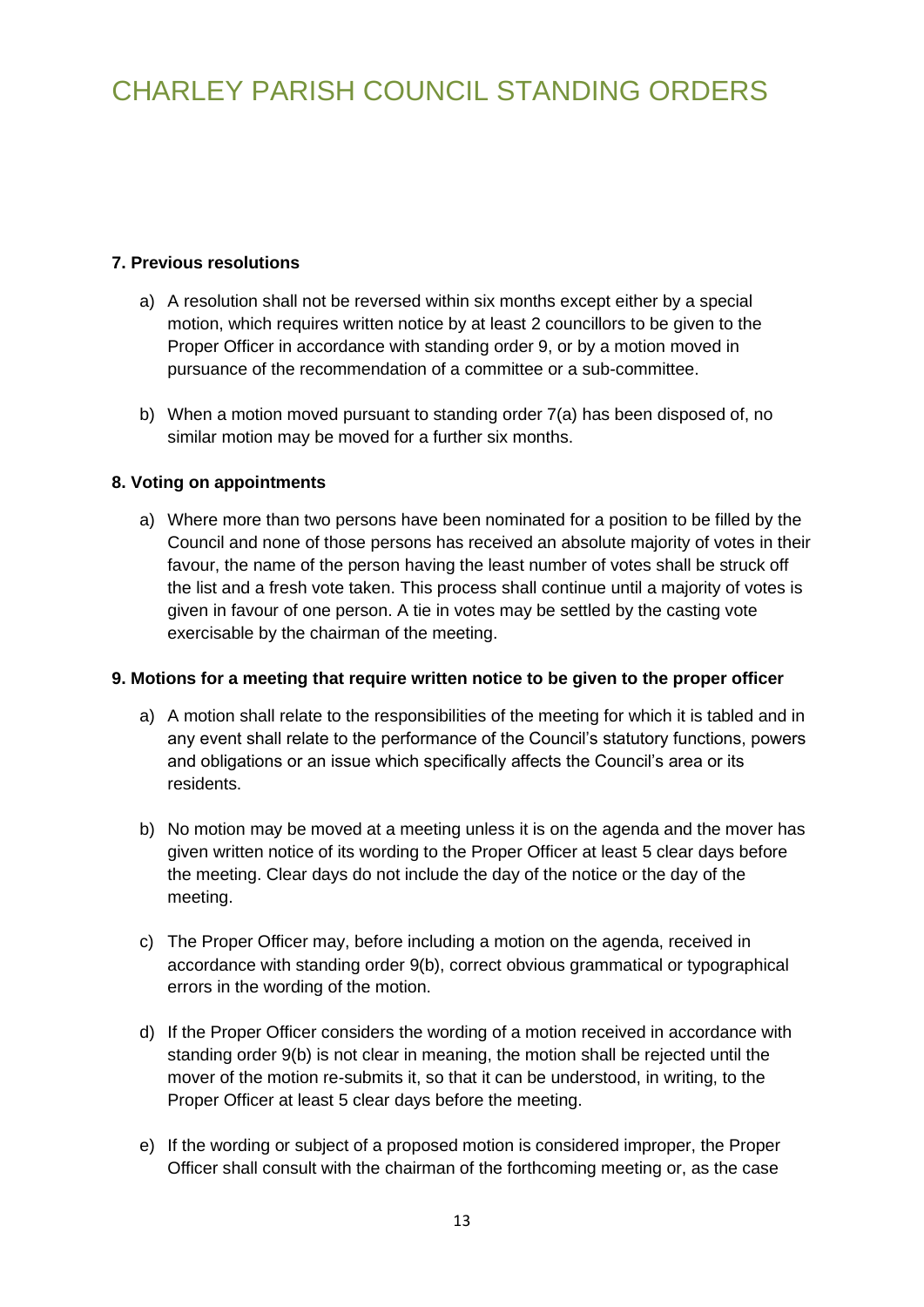may be, the councillors who have convened the meeting, to consider whether the motion shall be included in the agenda or rejected.

- f) The decision of the Proper Officer as to whether or not to include the motion on the agenda shall be final.
- g) Motions received shall be recorded and numbered in the order that they are received.
- <span id="page-13-0"></span>h) Motions rejected shall be recorded with an explanation by the Proper Officer of the reason for rejection.

#### **10. Motions at a meeting that do not require written notice**

- a) The following motions may be moved at a meeting without written notice to the Proper Officer:
	- i. to correct an inaccuracy in the draft minutes of a meeting;
	- ii. to move to a vote;
	- iii. to defer consideration of a motion;
	- iv. to refer a motion to a particular committee or sub-committee;
	- v. to appoint a person to preside at a meeting;
	- vi. to change the order of business on the agenda;
	- vii. to proceed to the next business on the agenda;
	- viii. to require a written report;
	- ix. to appoint a committee or sub-committee and their members;
	- x. to extend the time limits for speaking;
	- xi. to exclude the press and public from a meeting in respect of confidential or other information which is prejudicial to the public interest;
	- xii. to not hear further from a councillor or a member of the public;
	- xiii. to exclude a councillor or member of the public for disorderly conduct;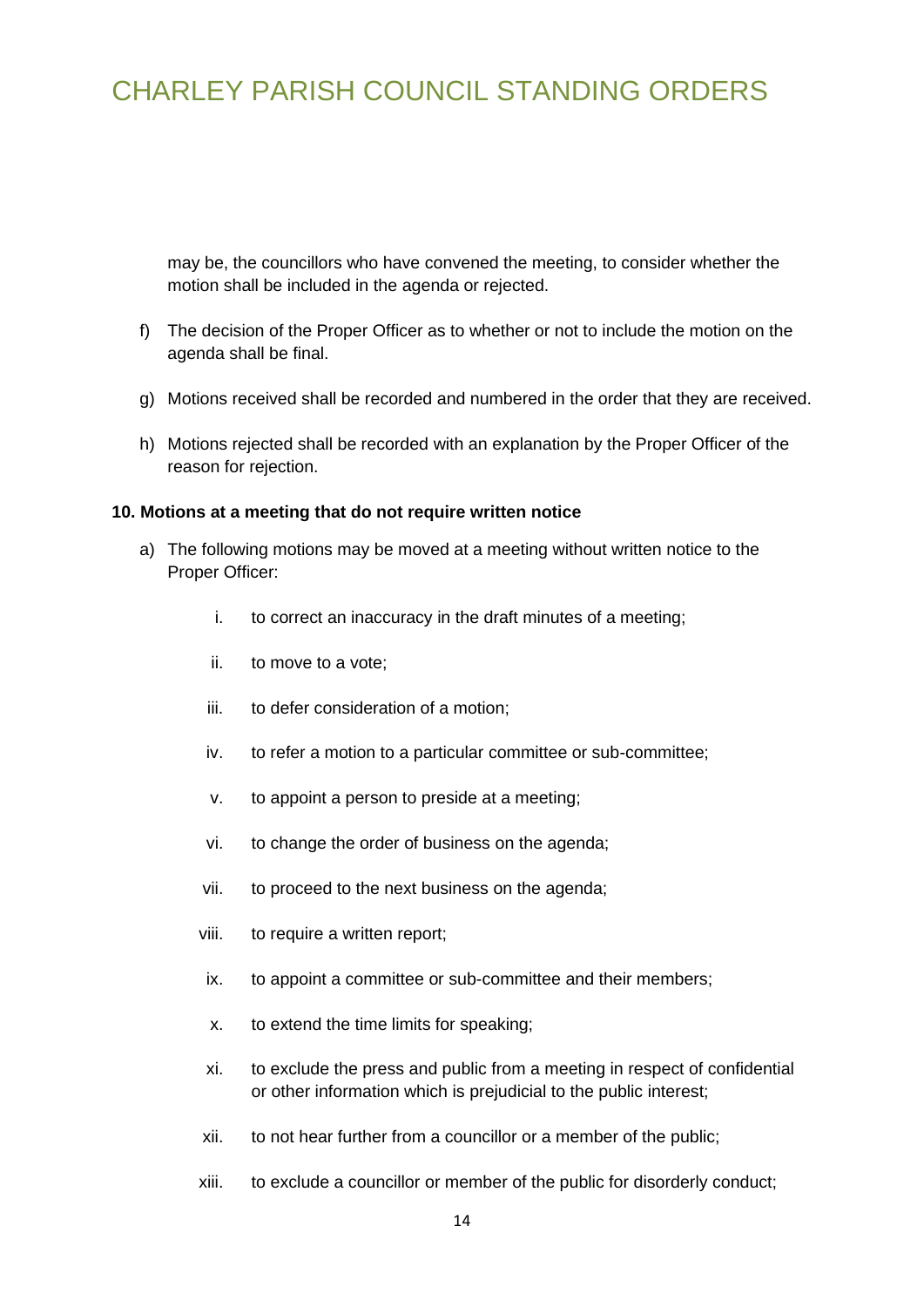- xiv. to temporarily suspend the meeting;
- xv. to suspend a particular standing order (unless it reflects mandatory statutory or legal requirements);
- xvi. to adjourn the meeting; or
- <span id="page-14-0"></span>xvii. to close the meeting.

### **11. Management of information**

*See also standing order 20.*

- a) **The Council shall have in place and keep under review, technical and organisational measures to keep secure information (including personal data) which it holds in paper and electronic form. Such arrangements shall include deciding who has access to personal data and encryption of personal data.**
- b) **The Council shall have in place, and keep under review, policies for the retention and safe destruction of all information (including personal data) which it holds in paper and electronic form. The Council's retention policy shall confirm the period for which information (including personal data) shall be retained or if this is not possible the criteria used to determine that period (e.g. the Limitation Act 1980).**
- c) **The agenda, papers that support the agenda and the minutes of a meeting shall not disclose or otherwise undermine confidential information or personal data without legal justification.**
- <span id="page-14-1"></span>d) **Councillors, staff, the Council's contractors and agents shall not disclose confidential information or personal data without legal justification.**

#### **12. Draft minutes**

- Full Council meetings
- Committee meetings
- Sub-committee meetings
	- a) If the draft minutes of a preceding meeting have been served on councillors with the agenda to attend the meeting at which they are due to be approved for accuracy, they shall be taken as read.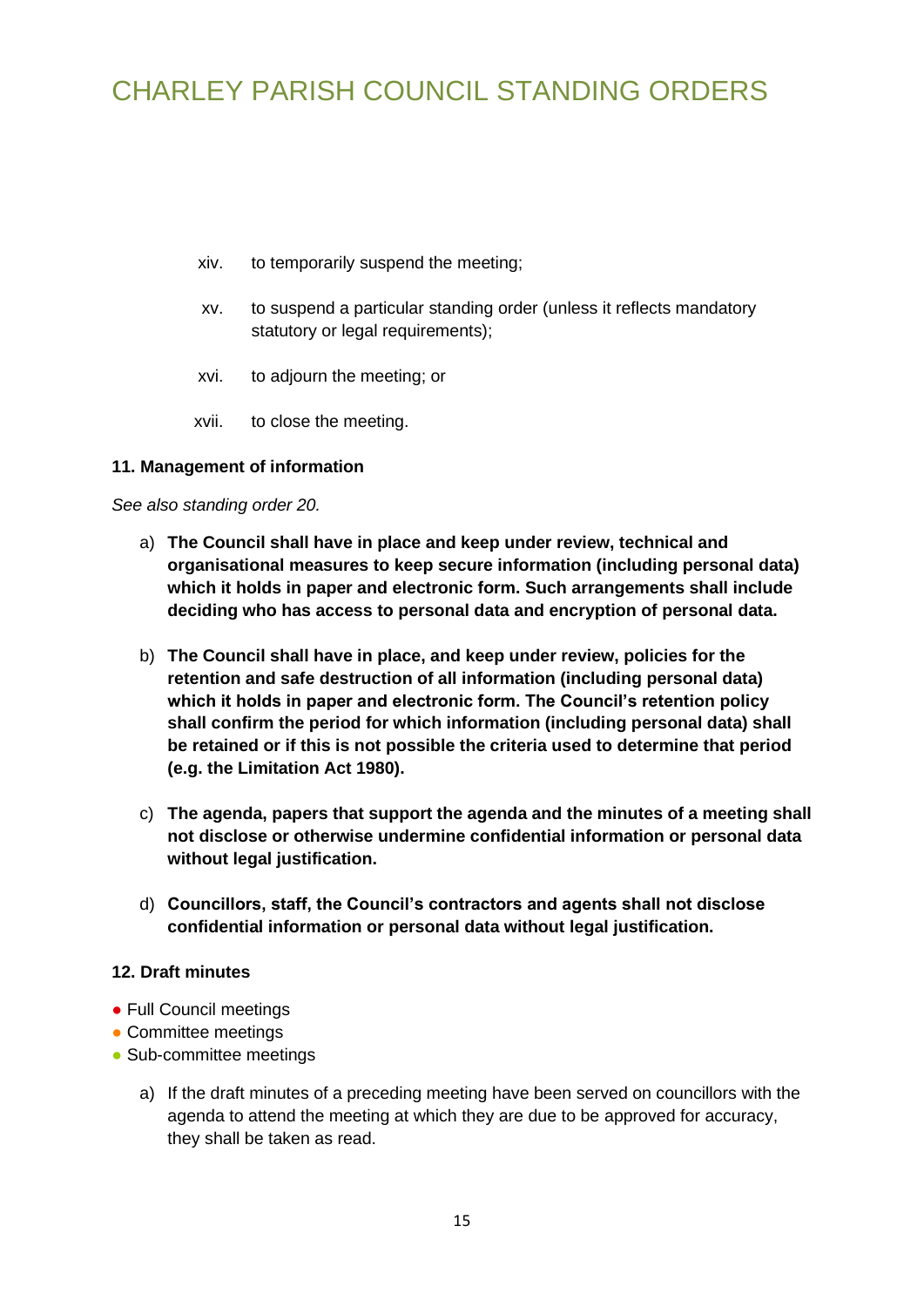- b) There shall be no discussion about the draft minutes of a preceding meeting except in relation to their accuracy. A motion to correct an inaccuracy in the draft minutes shall be moved in accordance with standing order 10(a)(i).
- c) The accuracy of draft minutes, including any amendment(s) made to them, shall be confirmed by resolution and shall be signed by the chairman of the meeting and stand as an accurate record of the meeting to which the minutes relate.
- d) If the chairman of the meeting does not consider the minutes to be an accurate record of the meeting to which they relate, he shall sign the minutes and include a paragraph in the following terms or to the same effect: "The chairman of this meeting does not believe that the minutes of the meeting of the Full Council held on date of meeting in respect of Agenda item were a correct record but his view was not upheld by the meeting and the minutes are confirmed as an accurate record of the proceedings".
- e) ••• If the Council's gross annual income or expenditure does not exceed £25,000, it shall publish draft minutes on a website which is publicly accessible and free of charge not later than one month after the meeting has taken place.
- f) Subject to the publication of draft minutes in accordance with standing order 12(e) and standing order 20(a) and following a resolution which confirms the accuracy of the minutes of a meeting, the draft minutes or recordings of the meeting for which approved minutes exist shall be destroyed.

### <span id="page-15-0"></span>**13. Code of conduct and dispensations**

*See also standing order 3(u).*

- a) All councillors and non-councillors with voting rights shall observe the code of conduct adopted by the Council.
- b) Unless he has been granted a dispensation, a councillor or non-councillor with voting rights shall withdraw from a meeting when it is considering a matter in which he has a disclosable pecuniary interest. He may return to the meeting after it has considered the matter in which he had the interest.
- <span id="page-15-1"></span>c) Unless he has been granted a dispensation, a councillor or non-councillor with voting rights shall withdraw from a meeting when it is considering a matter in which he has another interest if so required by the Council's code of conduct. He may return to the meeting after it has considered the matter in which he had the interest.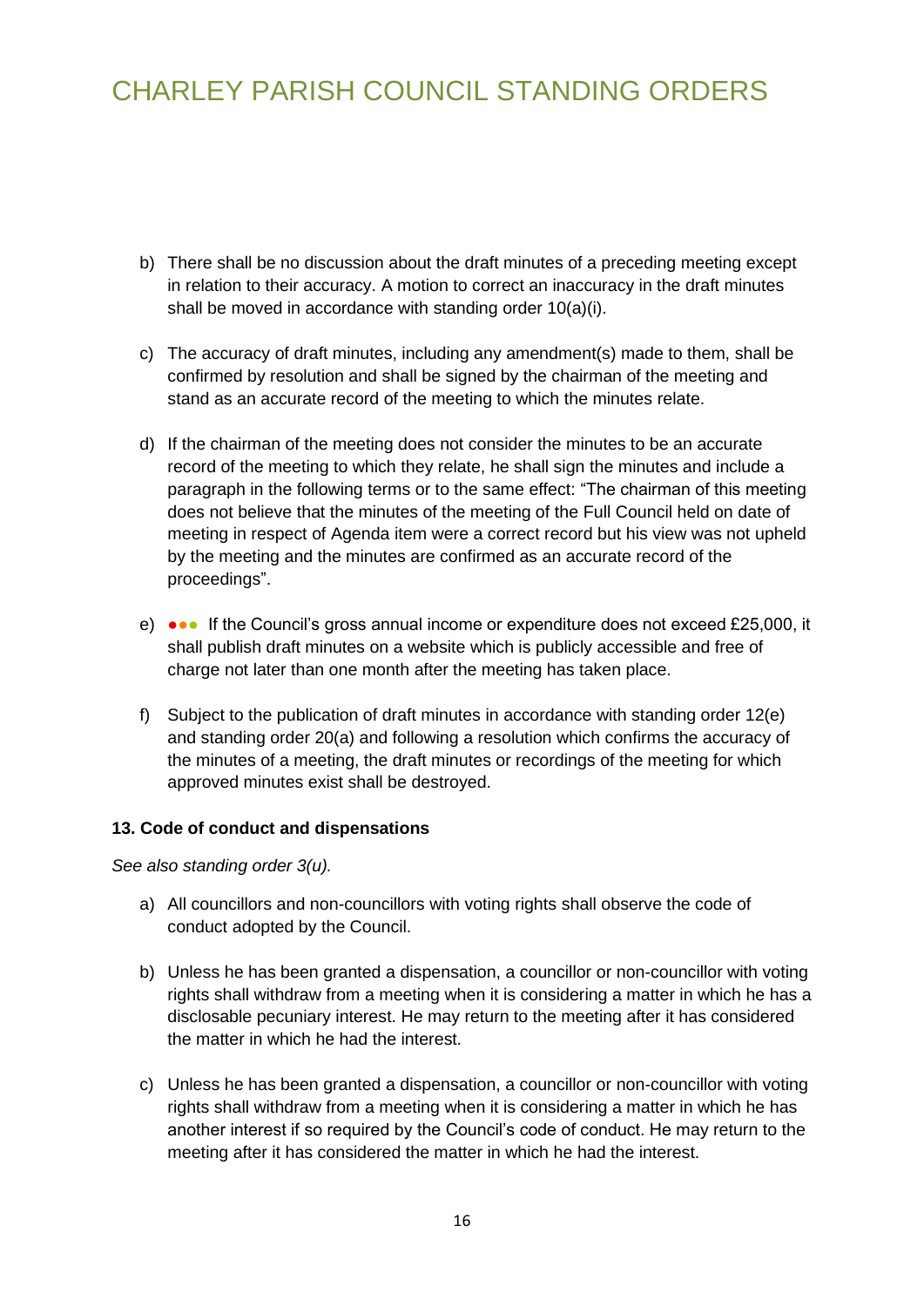- d) **Dispensation requests shall be in writing and submitted to the Proper Officer** as soon as possible before the meeting, or failing that, at the start of the meeting for which the dispensation is required.
- e) A decision as to whether to grant a dispensation shall be made by the Proper Officer and that decision is final.
- f) A dispensation request shall confirm:
	- i. the description and the nature of the disclosable pecuniary interest or other interest to which the request for the dispensation relates;
	- ii. whether the dispensation is required to participate at a meeting in a discussion only or a discussion and a vote;
	- iii. the date of the meeting or the period (not exceeding four years) for which the dispensation is sought; and
	- iv. an explanation as to why the dispensation is sought.
- g) Subject to standing orders 13(d) and (f), a dispensation request shall be considered by the Proper Officer before the meeting or, if this is not possible, at the start of the meeting for which the dispensation is required
- h) **A dispensation may be granted in accordance with standing order 13(e) if having regard to all relevant circumstances any of the following apply:**
	- i. **without the dispensation the number of persons prohibited from participating in the particular business would be so great a proportion of the meeting transacting the business as to impede the transaction of the business;**
	- ii. **granting the dispensation is in the interests of persons living in the Council's area; or**
	- iii. **it is otherwise appropriate to grant a dispensation.**
- **14. Code of conduct complaints**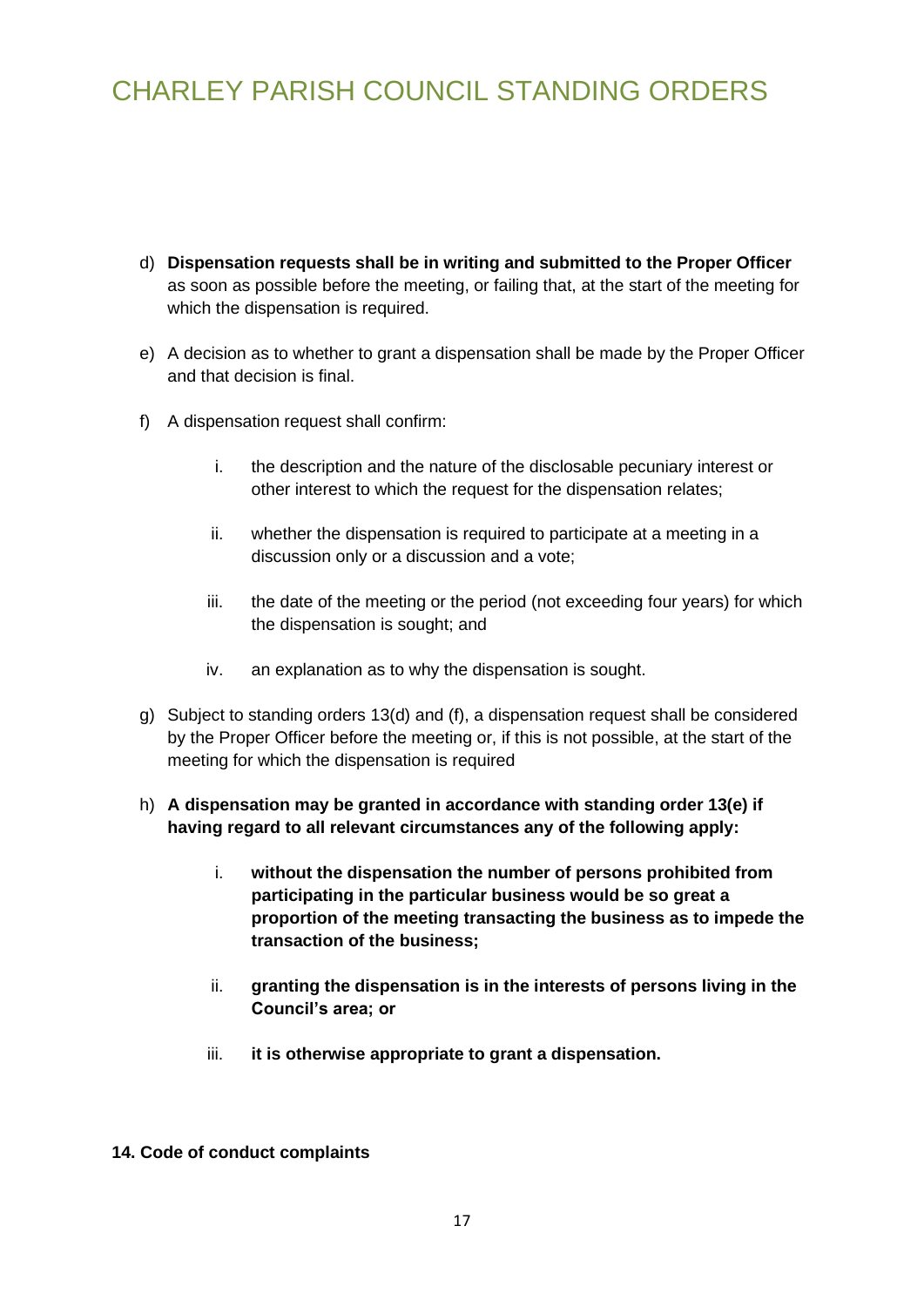- a) Upon notification by North West District Council that it is dealing with a complaint that a councillor or non-councillor with voting rights has breached the Council's code of conduct, the Proper Officer shall, subject to standing order 11, report this to the Council.
- b) Where the notification in standing order 14(a) relates to a complaint made by the Proper Officer, the Proper Officer shall notify the Chairman of Council of this fact, and the Chairman shall nominate another staff member to assume the duties of the Proper Officer in relation to the complaint until it has been determined and the Council has agreed what action, if any, to take in accordance with standing order 14(d).
- c) The Council may:
	- i. provide information or evidence where such disclosure is necessary to investigate the complaint or is a legal requirement;
	- ii. seek information relevant to the complaint from the person or body with statutory responsibility for investigation of the matter;
- **d) Upon notification by the District or Unitary Council that a councillor or noncouncillor with voting rights has breached the Council's code of conduct, the Council shall consider what, if any, action to take against him. Such action excludes disqualification or suspension from office.**

#### <span id="page-17-0"></span>**15. Proper officer**

- a) The Proper Officer shall be either (i) the clerk or (ii) other staff member(s) nominated by the Council to undertake the work of the Proper Officer when the Proper Officer is absent.
- b) The Proper Officer shall:
	- i. **at least three clear days before a meeting of the council, a committee**  or a sub-committee:
		- **serve on councillors by delivery or post at their residences a signed summons confirming the time, place and the agenda; and**
		- **provide, in a conspicuous place, public notice of the time, place and agenda (provided that the public notice with**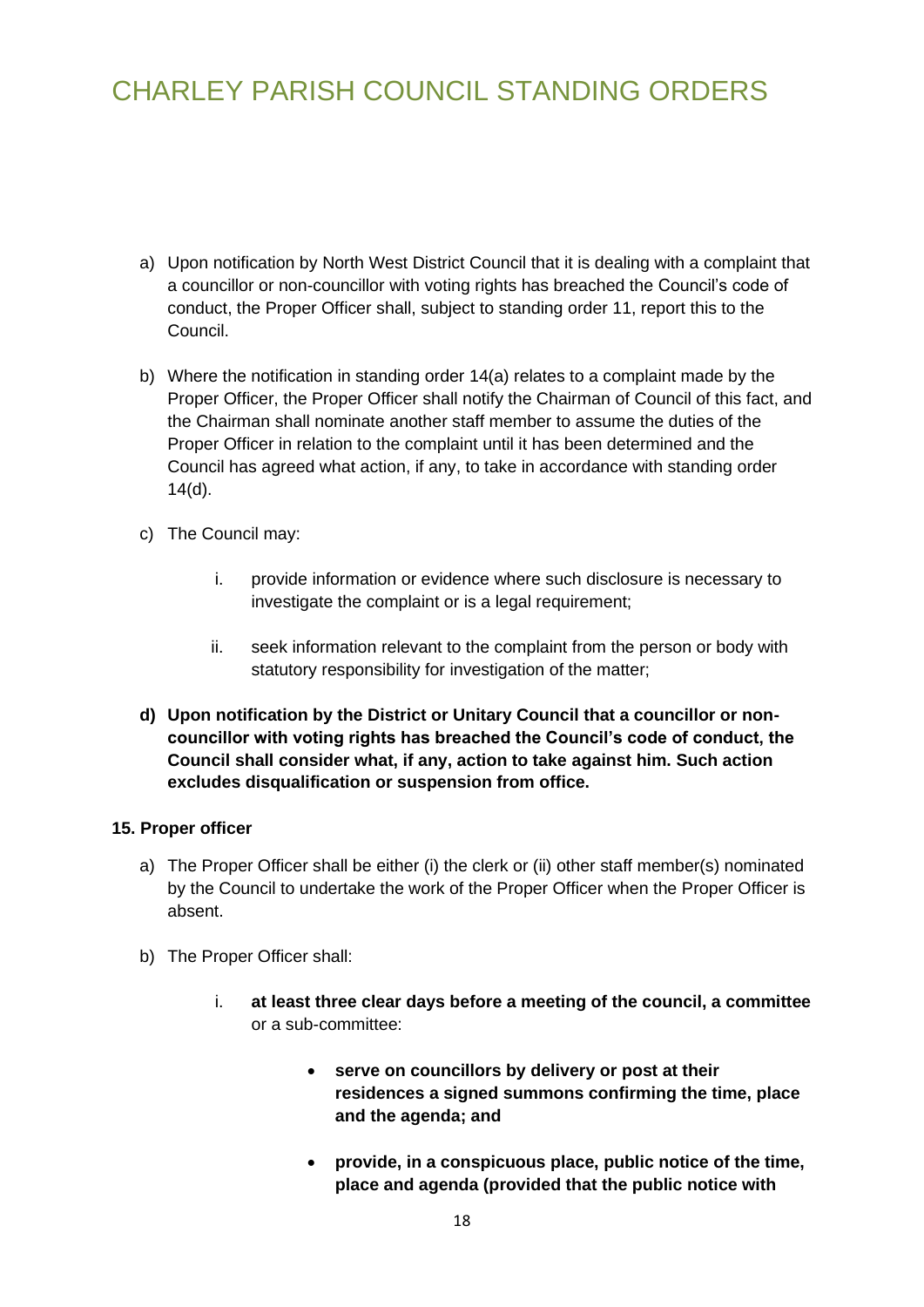**agenda of an extraordinary meeting of the Council convened by councillors is signed by them) and publish electronically notice of the time and place and, as far as reasonably practicable, any documents relating to the business to be transacted at the meeting unless they relate to business which is likely to be considered in private or if their disclosure would be contrary to any enactment.**

*See standing order 3(b) for the meaning of clear days for a meeting of a full council and standing order 3(c) for the meaning of clear days for a meeting of a committee*

- ii. subject to standing order 9, include on the agenda all motions in the order received unless a councillor has given written notice at least ( ) days before the meeting confirming his withdrawal of it;
- iii. **convene a meeting of Council for the election of a new Chairman of the Council, occasioned by a casual vacancy in his office;**
- iv. **facilitate inspection of the minute book by local government electors;**
- v. **receive and retain copies of byelaws made by other local authorities;**
- vi. hold acceptance of office forms from councillors;
- vii. hold a copy of every councillor's register of interests;
- viii. assist with responding to requests made under freedom of information legislation and rights exercisable under data protection legislation, in accordance with the Council's relevant policies and procedures;
- ix. liaise, as appropriate, with the Council's Data Protection Officer (if there is one);
- x. receive and send general correspondence and notices on behalf of the Council except where there is a resolution to the contrary;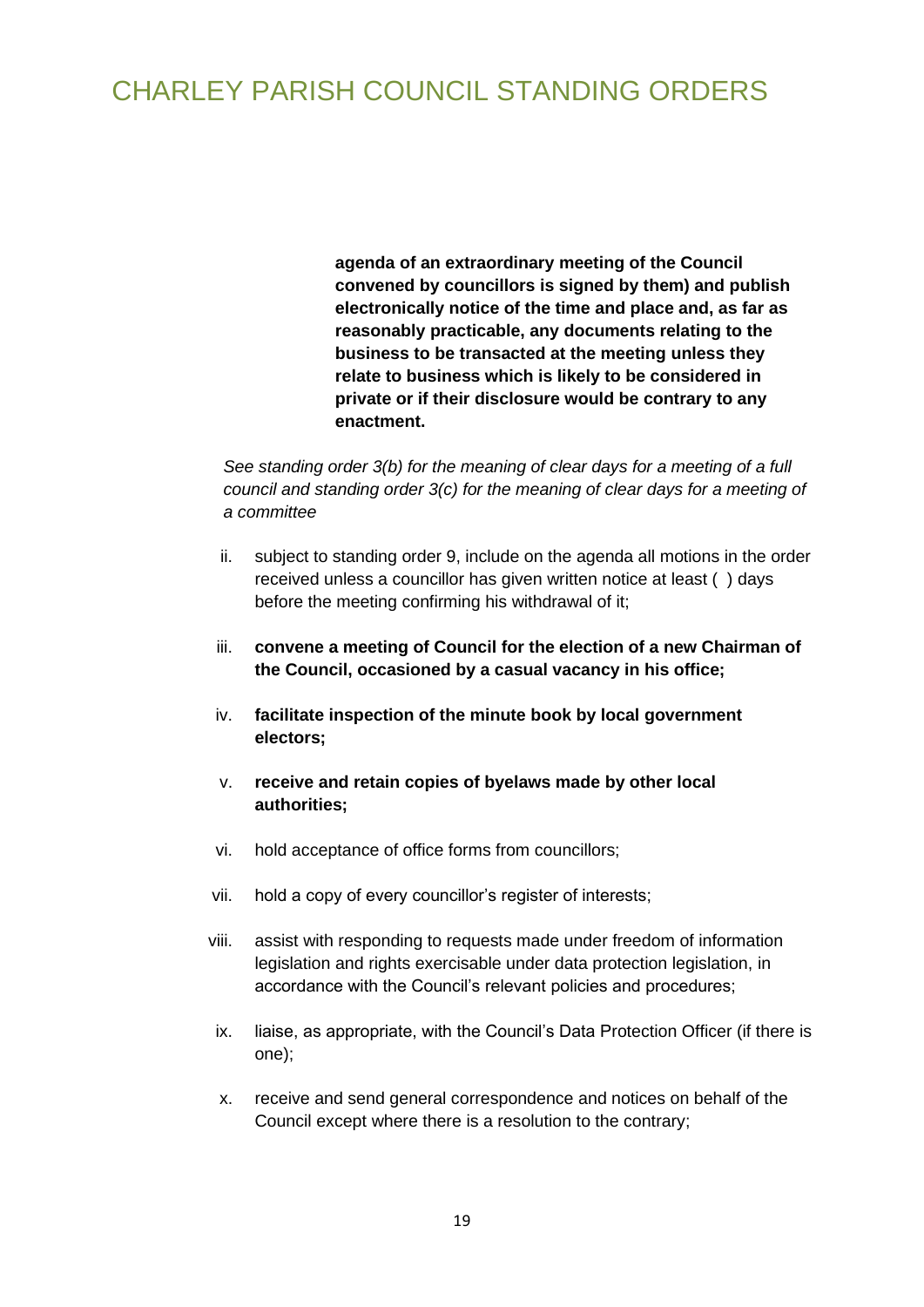- xi. assist in the organisation of, storage of, access to, security of and destruction of information held by the Council in paper and electronic form subject to the requirements of freedom of information and data protection legislation and other legitimate requirements (e.g. the Limitation Act 1980);
- xii. arrange for legal deeds to be executed (*see also standing order 23*);
- xiii. arrange or manage the prompt authorisation, approval, and instruction regarding any payments to be made by the Council in accordance with its financial regulations;
- xiv. record every planning application notified to the Council and the Council's response to the local planning authority in a book for such purpose;
- xv. refer a planning application received by the Council to the Chairman or in his absence the Vice-Chairman of the Council within two working days of receipt to facilitate an extraordinary meeting if the nature of a planning application requires consideration before the next ordinary meeting of the Council.
- xvi. manage access to information about the Council via the publication scheme; and
- <span id="page-19-1"></span><span id="page-19-0"></span>xvii. retain custody of the seal of the Council (if there is one) which shall not be used without a resolution to that effect. *See also standing order 23.*

#### **16. Responsible financial officer**

a) The Council shall appoint appropriate staff member(s) to undertake the work of the Responsible Financial Officer when the Responsible Financial Officer is absent.

#### **17. Accounts and accounting statements**

- a) "Proper practices" in standing orders refer to the most recent version of "Governance and Accountability for Local Councils in Wales – A Practitioners' Guide".
- b) All payments by the Council shall be authorised, approved and paid in accordance with the law, proper practices and the Council's financial regulations.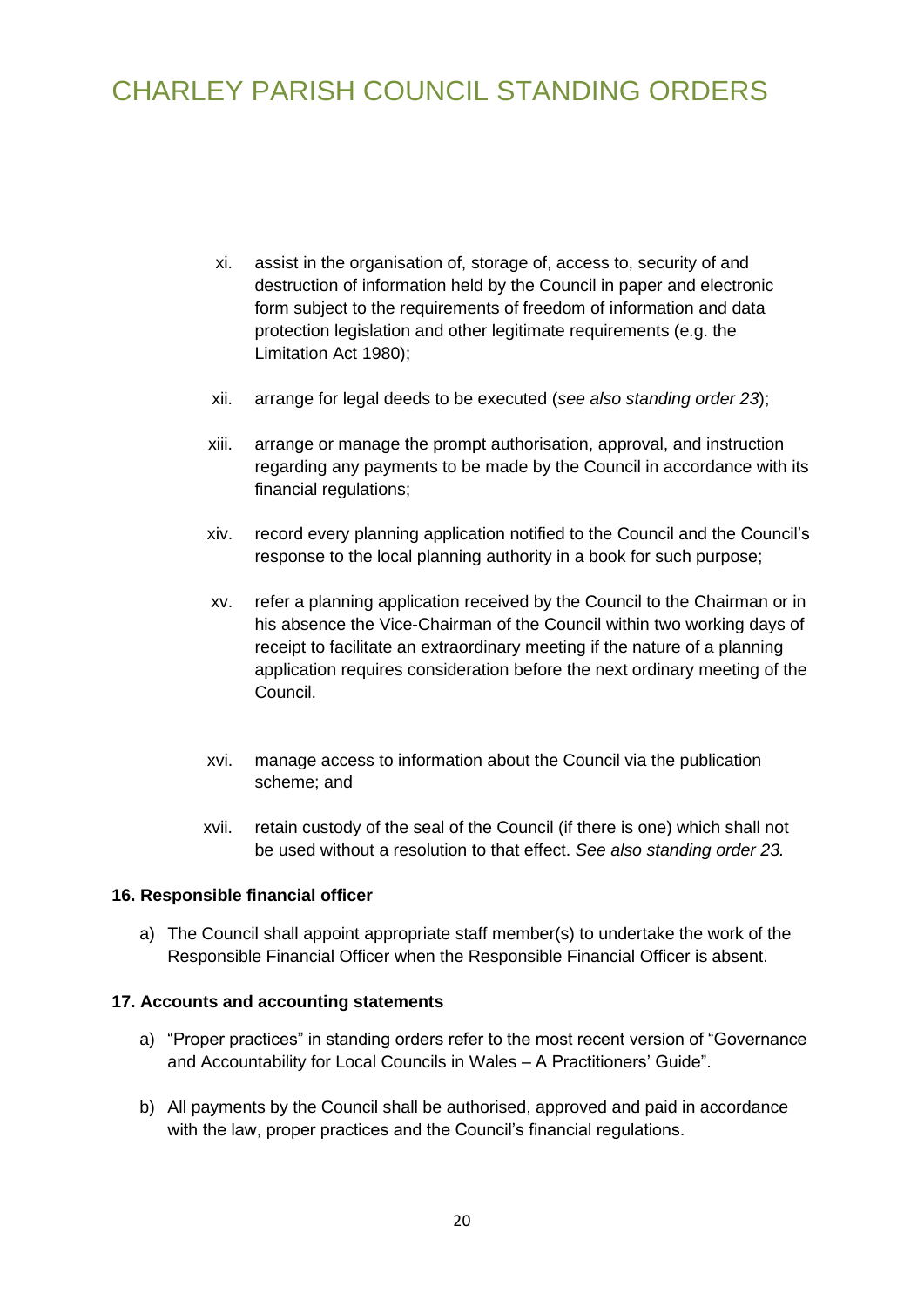- c) The Responsible Financial Officer shall supply to each councillor as soon as practicable after 30 June, 30 September and 31 December in each year a statement to summarise:
	- i. the Council's receipts and payments (or income and expenditure) for each quarter;
	- ii. the Council's aggregate receipts and payments (or income and expenditure) for the year to date;
	- iii. the balances held at the end of the quarter being reported and

which includes a comparison with the budget for the financial year and highlights any actual or potential overspends.

- d) As soon as possible after the financial year end at 31 March, the Responsible Financial Officer shall provide:
	- i. each councillor with a statement summarising the Council's receipts and payments (or income and expenditure) for the last quarter and the year to date for information; and
	- ii. to the Council the accounting statements for the year in the form of Section 2 of the annual governance and accountability return, as required by proper practices, for consideration and approval.
- e) The year-end accounting statements shall be prepared in accordance with proper practices and apply the form of accounts determined by the Council (receipts and payments or income and expenditure) for the year to 31 March. A completed draft annual governance and accountability return shall be presented to all councillors at least 14 days prior to anticipated approval by the Council. The annual governance and accountability return of the Council, which is subject to external audit, including the annual governance statement, shall be presented to the Council for consideration and formal approval before 30 June.

### **18. Financial controls and procurement**

- <span id="page-20-0"></span>a) The Council shall consider and approve financial regulations drawn up by the Responsible Financial Officer, which shall include detailed arrangements in respect of the following:
	- i. the keeping of accounting records and systems of internal controls;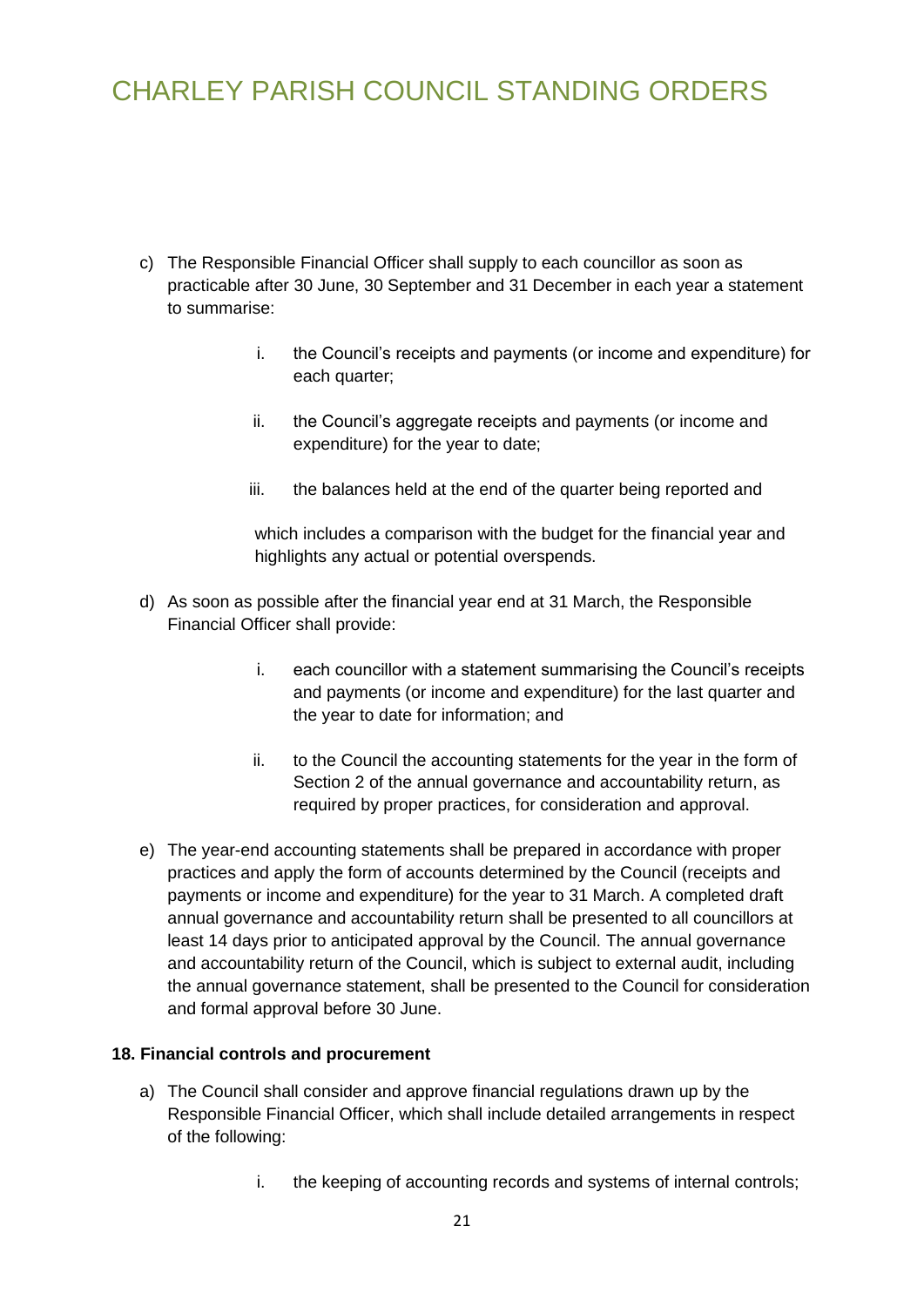- ii. the assessment and management of financial risks faced by the Council;
- iii. the work of the independent internal auditor in accordance with proper practices and the receipt of regular reports from the internal auditor, which shall be required at least annually;
- iv. the inspection and copying by councillors and local electors of the Council's accounts and/or orders of payments; and
- v. whether contracts with an estimated value below **£25,000** due to special circumstances are exempt from a tendering process or procurement exercise.
- b) Financial regulations shall be reviewed regularly and at least annually for fitness of purpose.
- c) **A public contract regulated by the Public Contracts Regulations 2015 with an estimated value in excess of £25,000 but less than the relevant thresholds in standing order 18(f) is subject to Regulations 109-114 of the Public Contracts Regulations 2015 which include a requirement on the Council to advertise the contract opportunity on the Contracts Finder website regardless of what other means it uses to advertise the opportunity unless it proposes to use an existing list of approved suppliers (framework agreement).**
- d) Subject to additional requirements in the financial regulations of the Council, the tender process for contracts for the supply of goods, materials, services or the execution of works shall include, as a minimum, the following steps:
	- i. a specification for the goods, materials, services or the execution of works shall be drawn up;
	- ii. an invitation to tender shall be drawn up to confirm (i) the Council's specification (ii) the time, date and address for the submission of tenders (iii) the date of the Council's written response to the tender and (iv) the prohibition on prospective contractors contacting councillors or staff to encourage or support their tender outside the prescribed process;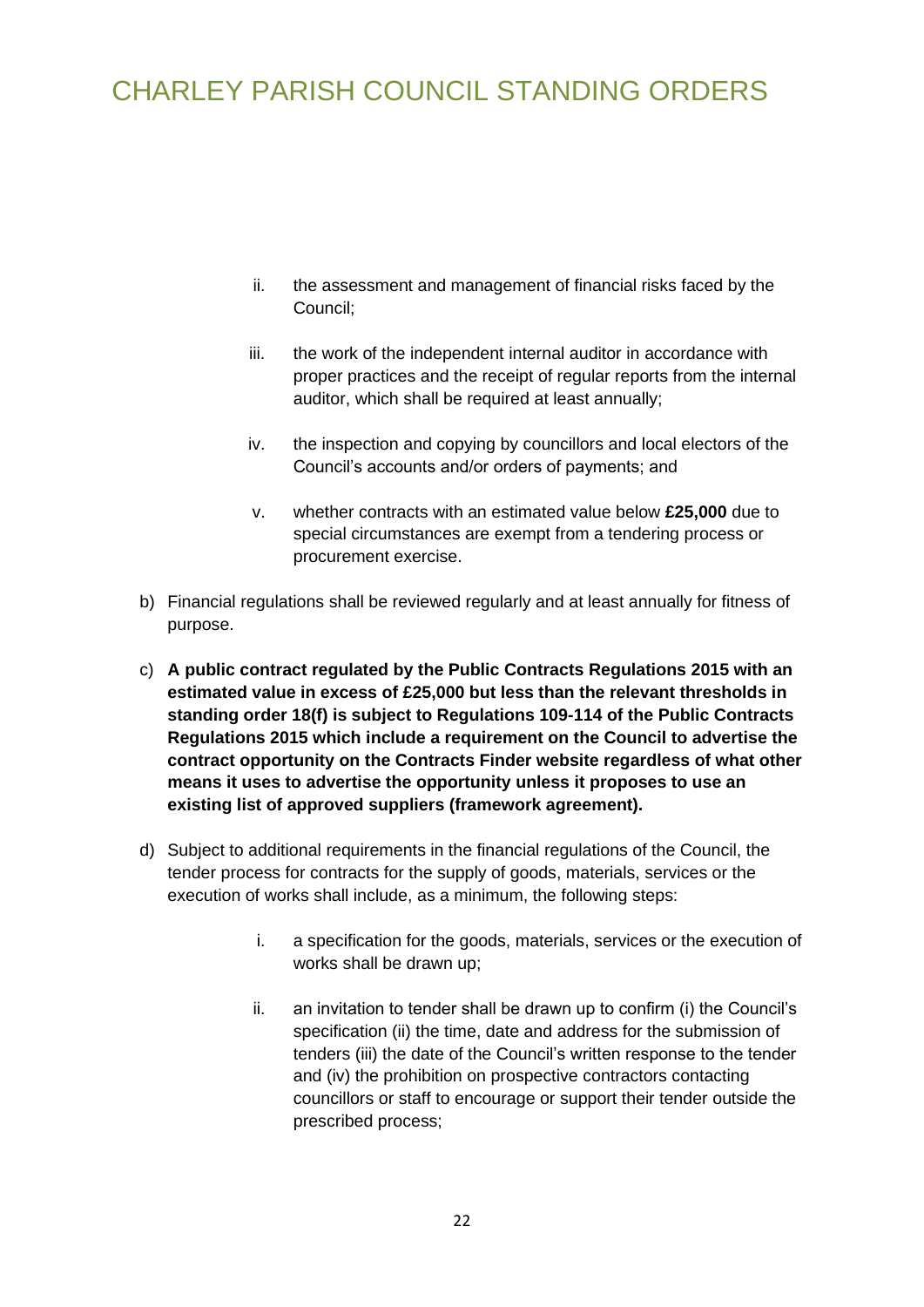- iii. the invitation to tender shall be advertised in a local newspaper and in any other manner that is appropriate;
- iv. tenders are to be submitted in writing in a sealed marked envelope addressed to the Proper Officer;
- v. tenders shall be opened by the Proper Officer in the presence of at least one councillor after the deadline for submission of tenders has passed;
- vi. tenders are to be reported to and considered by the appropriate meeting of the Council or a committee or sub-committee with delegated responsibility.
- e) Neither the Council, nor a committee or a sub-committee with delegated responsibility for considering tenders, is bound to accept the lowest value tender.
- f) **A public contract regulated by the Public Contracts Regulations 2015 with an estimated value in excess of £189,330 for a public service or supply contract or in excess of £4,733,252 for a public works contract (or other thresholds determined by the European Commission every two years and published in the Official Journal of the European Union (OJEU)) shall comply with the relevant procurement procedures and other requirements in the Public Contracts Regulations 2015 which include advertising the contract opportunity on the Contracts Finder website and in OJEU.**
- g) **A public contract in connection with the supply of gas, heat, electricity, drinking water, transport services, or postal services to the public; or the provision of a port or airport; or the exploration for or extraction of gas, oil or solid fuel with an estimated value in excess of £378,660 for a supply, services or design contract; or in excess of £4,733,252 for a works contract; or £663,540 for a social and other specific services contract (or other thresholds determined by the European Commission every two years and published in OJEU) shall comply with the relevant procurement procedures and other requirements in the Utilities Contracts Regulations 2016.**

### **19. Handling staff matters**

<span id="page-22-0"></span>a) A matter personal to a member of staff that is being considered by a meeting of Council is subject to standing order 11.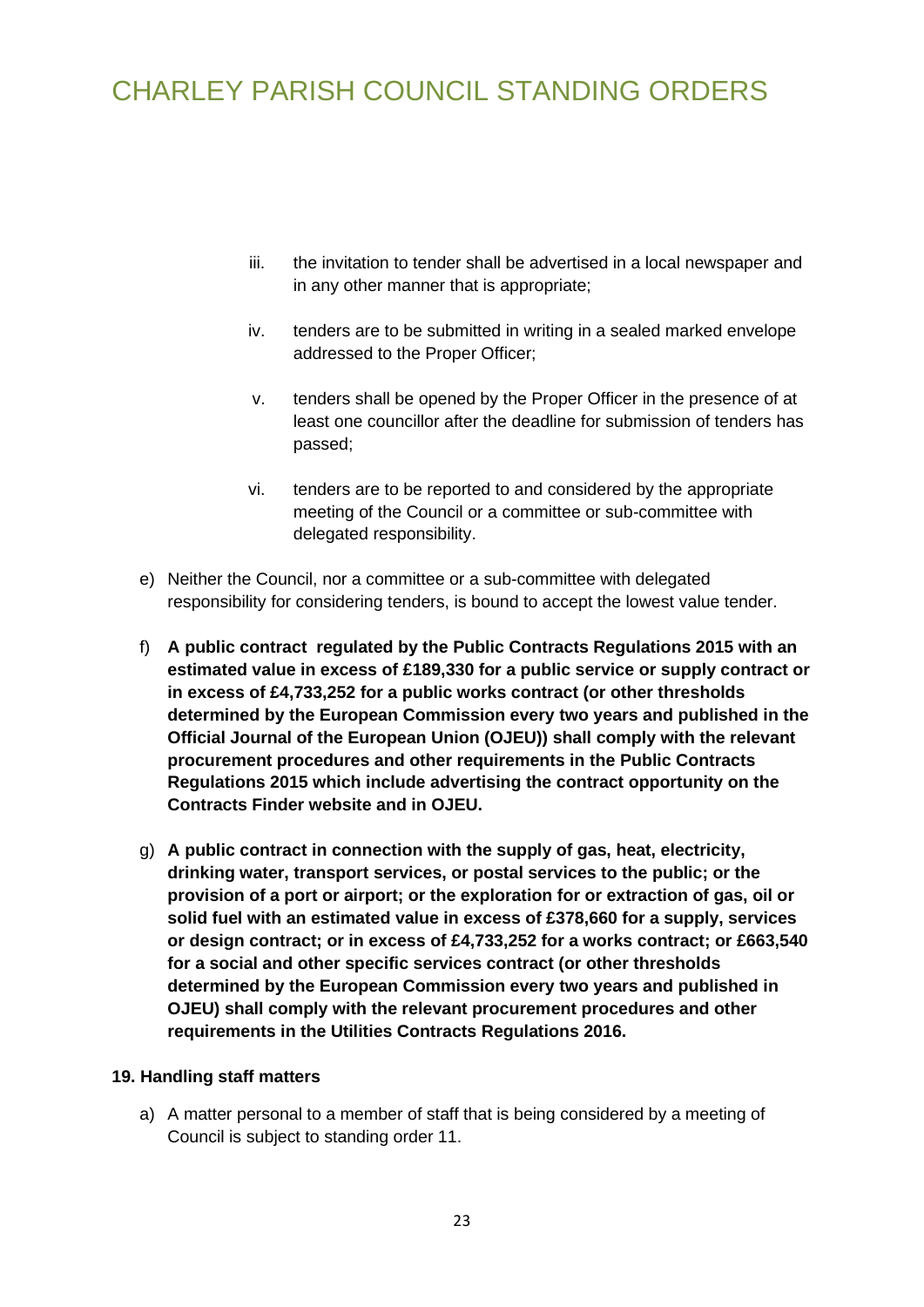- b) Subject to the Council's policy regarding absences from work, the Council's most senior member of staff shall notify the chairman of the Council or, if he is not available, the vice-chairman of the full Council of absence occasioned by illness or other reason and that person shall report such absence Chairman of the Council.
- c) The chairman of the Council or in his absence, the vice-chairman shall upon a resolution conduct a review of the performance and annual appraisal of the work of The Proper Officer. The reviews and appraisal shall be reported in writing and are subject to approval by resolution by the Full Council.
- d) Subject to the Council's policy regarding the handling of grievance matters, the Council's most senior member of staff shall contact the chairman of the Council or in his absence, the vice-chairman of the Council in respect of an informal or formal grievance matter, and this matter shall be reported back and progressed by resolution of the Full Council.
- e) Subject to the Council's policy regarding the handling of grievance matters, if an informal or formal grievance matter raised by The Proper officer relates to the chairman or vice-chairman of the Council, this shall be communicated to another member of the Council, which shall be reported back and progressed by resolution of the Full Council.
- f) Any persons responsible for all or part of the management of staff shall treat as confidential the written records of all meetings relating to their performance, capabilities, grievance or disciplinary matters.
- <span id="page-23-0"></span>g) In accordance with standing order 11(a), persons with line management responsibilities shall have access to staff records referred to in standing order 19(f).

### **20. Responsibilities to provide information**

*See also standing order 21.*

- a) **In accordance with freedom of information legislation, the Council shall publish information in accordance with its publication scheme and respond to requests for information held by the Council.**
- <span id="page-23-1"></span>b) [If gross annual income or expenditure (whichever is higher) does not exceed £25,000] **The Council shall publish information in accordance with the requirements of the Smaller Authorities (Transparency Requirements) (England) Regulations 2015.**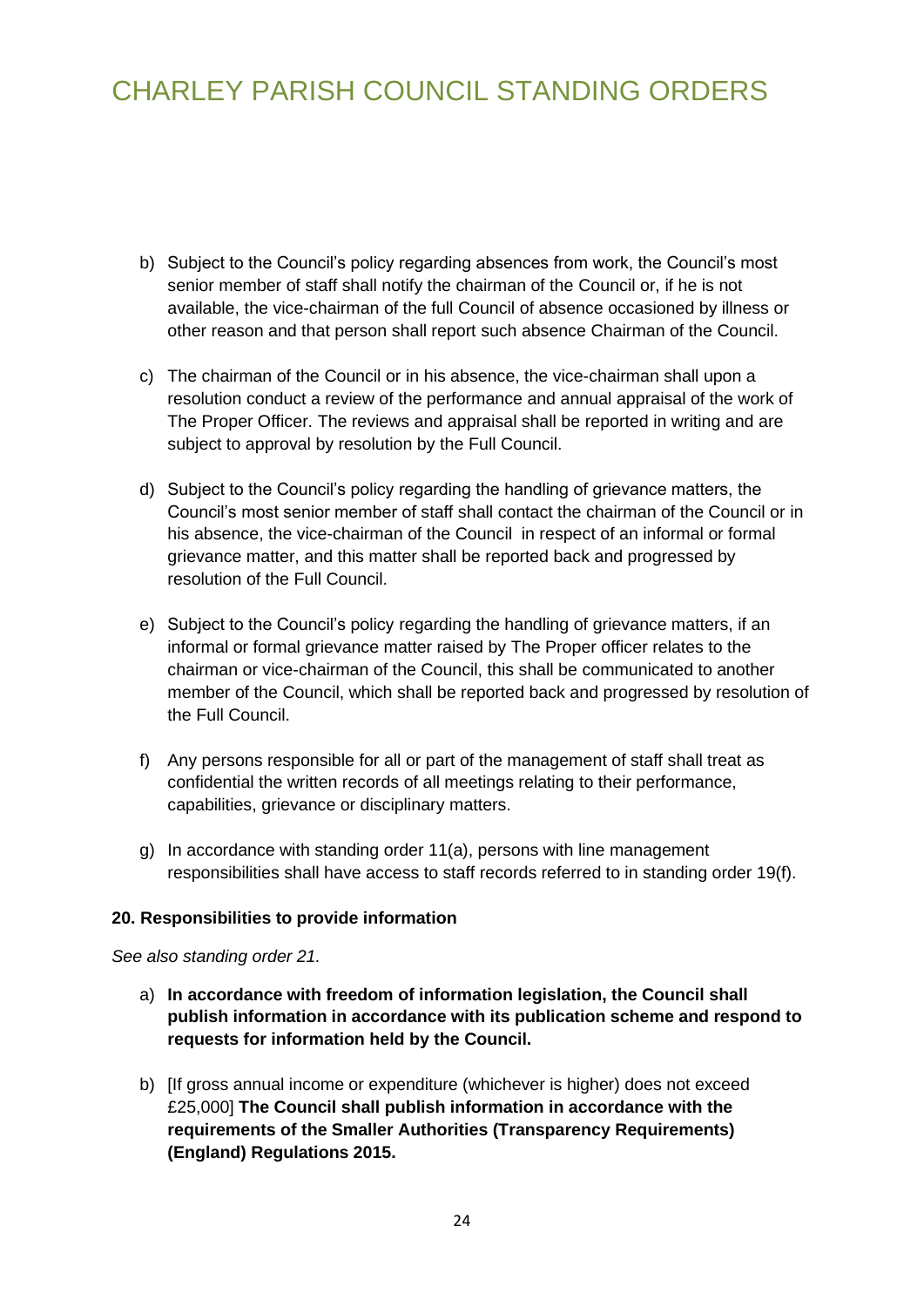OR

[If gross annual income or expenditure (whichever is the higher) exceeds £200,000] **The Council, shall publish information in accordance with the requirements of the Local Government (Transparency Requirements) (England) Regulations 2015.**

### **21. Responsibilities under data protection legislation**

Below is not an exclusive list. *See also standing order 11.*

- a) The Council may appoint a Data Protection Officer.
- b) **The Council shall have policies and procedures in place to respond to an individual exercising statutory rights concerning his personal data.**
- c) **The Council shall have a written policy in place for responding to and managing a personal data breach.**
- d) **The Council shall keep a record of all personal data breaches comprising the facts relating to the personal data breach, its effects and the remedial action taken.**
- e) **The Council shall ensure that information communicated in its privacy notice(s) is in an easily accessible and available form and kept up to date.**
- <span id="page-24-0"></span>f) **The Council shall maintain a written record of its processing activities.**

### **22. Relations with the press/media**

<span id="page-24-1"></span>a) Requests from the press or other media for an oral or written comment or statement from the Council, its councillors or staff shall be handled in accordance with the Council's policy in respect of dealing with the press and/or other media.

### **23. Execution and sealing of legal deeds**

*See also standing orders 15(b)(xii) and (xvii).*

a) A legal deed shall not be executed on behalf of the Council unless authorised by a resolution.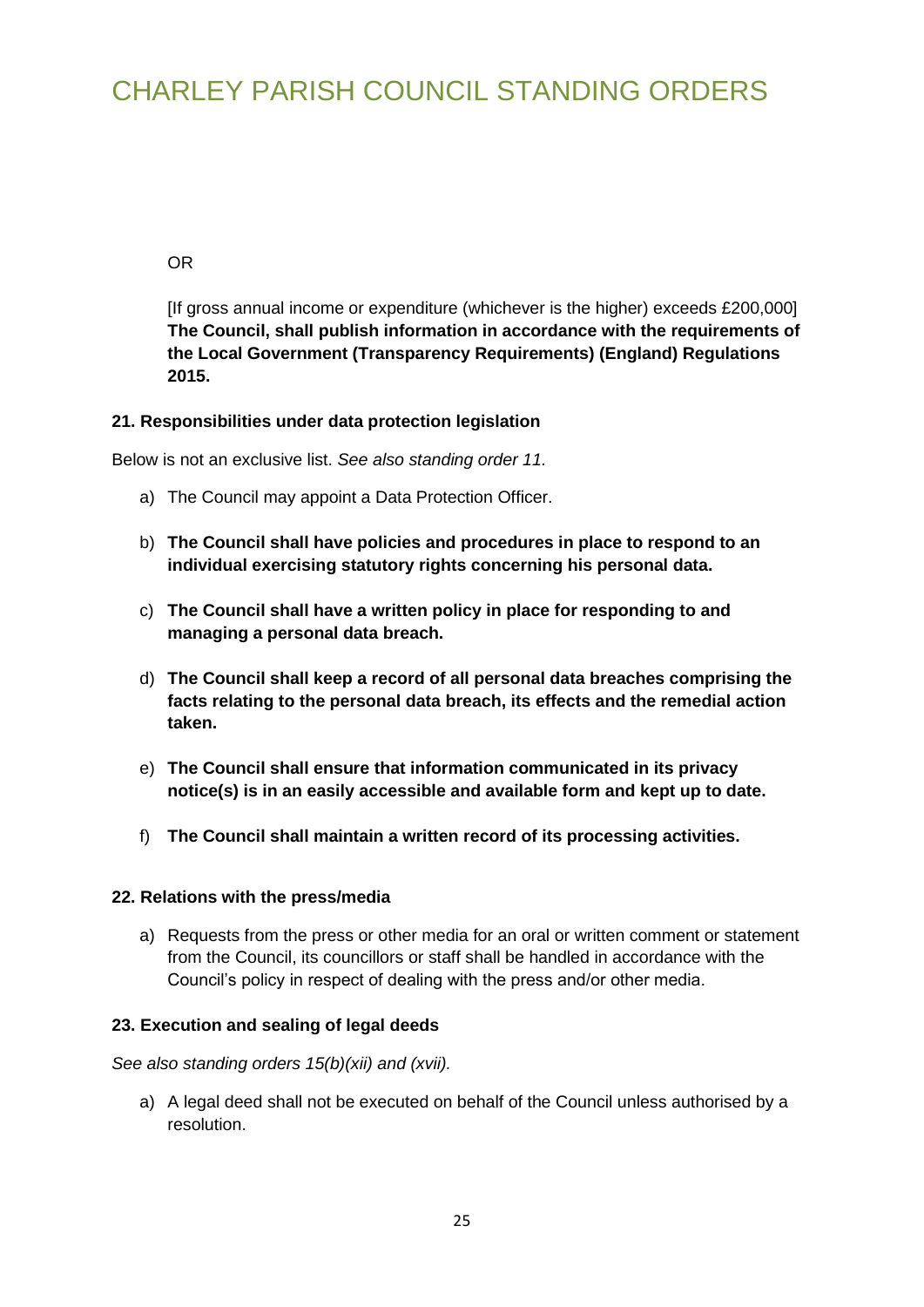b) **[Subject to standing order 23(a), the Council's common seal shall alone be used for sealing a deed required by law. It shall be applied by the Proper Officer in the presence of two councillors who shall sign the deed as witnesses.]** *The above is applicable to a Council with a common seal.*

OR

<span id="page-25-0"></span>**[Subject to standing order 23(a), any two councillors may sign, on behalf of the Council, any deed required by law and the Proper Officer shall witness their signatures.]** *The above is applicable to a Council without a common seal.*

#### **24. Communicating with county borough or county council councillors**

- <span id="page-25-1"></span>a) An invitation to attend a meeting of the Council shall be sent, together with the agenda, to the ward councillor(s) of the District and County Council OR Unitary Council representing the area of the Council.
- b) Unless the Council determines otherwise, a copy of each letter sent to the District and County Council OR Unitary Council shall be sent to the ward councillor(s) representing the area of the Council.

#### **25. Restrictions on councillor activities**

- a) Unless duly authorised no councillor shall:
	- i. inspect any land and/or premises which the Council has a right or duty to inspect; or
	- ii. issue orders, instructions or directions.

#### **26. Standing orders generally**

- <span id="page-25-2"></span>a) All or part of a standing order, except one that incorporates mandatory statutory or legal requirements, may be suspended by resolution in relation to the consideration of an item on the agenda for a meeting.
- b) A motion to add to or vary or revoke one or more of the Council's standing orders, except one that incorporates mandatory statutory or legal requirements, shall be proposed by a special motion, the written notice by at least 2 councillors to be given to the Proper Officer in accordance with standing order 9.
- c) The Proper Officer shall provide a copy of the Council's standing orders to a councillor as soon as possible.